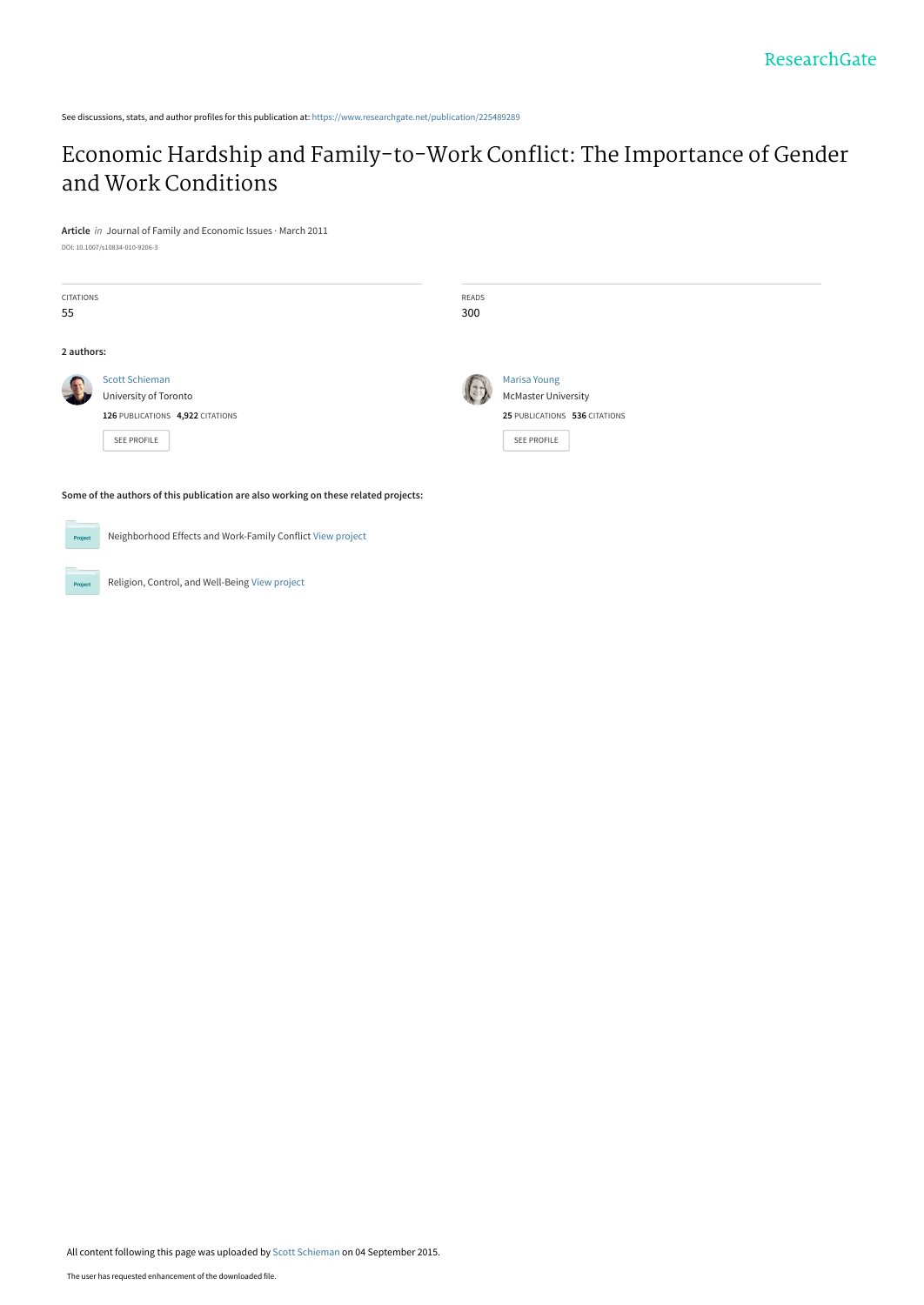ORIGINAL PAPER

# Economic Hardship and Family-to-Work Conflict: The Importance of Gender and Work Conditions

Scott Schieman • Marisa Young

Published online: 9 June 2010 - Springer Science+Business Media, LLC 2010

Abstract Using data from a 2007 national survey of working Americans, we examine the association between economic hardship and family-to-work conflict (FWC). We also assess contingencies of this association, focusing particularly on gender and several work conditions. Findings indicate that economic hardship is associated with higher FWC; this pattern is stronger among men. Three work conditions also function as effect modifiers: The positive association between hardship and FWC is stronger for workers with less job authority and more creative work activities. Job pressures also modify this association, but overall, respondents with higher pressures report greater FWC. We discuss how our observations contribute to knowledge about the links between economic conditions and the family–work interface and the importance of status and work-related contingencies.

Keywords Economic hardship - Family-to-work conflict · Stressors · Job demands-resources model

Economic hardship is among the most salient and chronic sources of stress in peoples' lives (Butterworth et al. [2009](#page-14-0); Pearlin et al. [2005](#page-15-0)). There is growing evidence that financial difficulties represent a major concern for American families. Recent polls found over half of averageincome Americans report financial hardship from the rising costs of basic necessities, including food and housing (Jacobe [2008](#page-14-0)) and approximately 40% of Americans report

S. Schieman (&) - M. Young

Department of Sociology, University of Toronto, 725 Spadina Avenue, Toronto, ON M5S 2J4, Canada e-mail: scott.schieman@utoronto.ca

2 Springer

that they worry about their economic situation on a daily basis (Newport [2008](#page-15-0)). Economic hardship is especially relevant given the adverse effects financial problems have for psychological and physical health (Kahn and Pearlin [2006](#page-14-0); Mirowsky and Ross [2003a,](#page-15-0) [b\)](#page-15-0). Moreover, it seems plausible that economic hardship may also generate stressful circumstances across role domains, including conflict between family and work spheres. Yet, little is known about how economic hardship affects the work– family interface (Bellavia and Frone [2005;](#page-14-0) Byron [2005](#page-14-0)). Many of the aforementioned studies concentrate on the direct or modified relationship between economic hardship and distress, instead of addressing the potential inter-role stress linked to economic hardship. We focus on one specific stressor in that process: family-to-work conflict.

Like economic hardship, family-to-work conflict has its own physical and psychological health implications (Bellavia and Frone [2005;](#page-14-0) Comer and Stites-Doe [2006](#page-14-0)). The health significance of both economic hardship and familyto-work conflict highlights the need to understand the ways these two stressors are related. Moreover, given the relevance of other forms of status inequality for stress processes (McLeod and Nonnemaker [1999](#page-15-0)), it is also critical to examine conditions that may influence that association. We focus on gender and core work conditions that may modify the association between economic hardship and family-to-work conflict.

While several studies have examined the antecedents of family-to-work conflict (see Bellavia and Frone [2005](#page-14-0); Byron [2005;](#page-14-0) Comer and Stites-Doe [2006;](#page-14-0) Stevens et al. [2007](#page-15-0)), we are unaware of any that have explicitly examined the influence of economic hardship. Most research concentrates on objective measures of income, rather than the subjective perceptions of hardship that can affect individuals across all income brackets (e.g., Jacobs and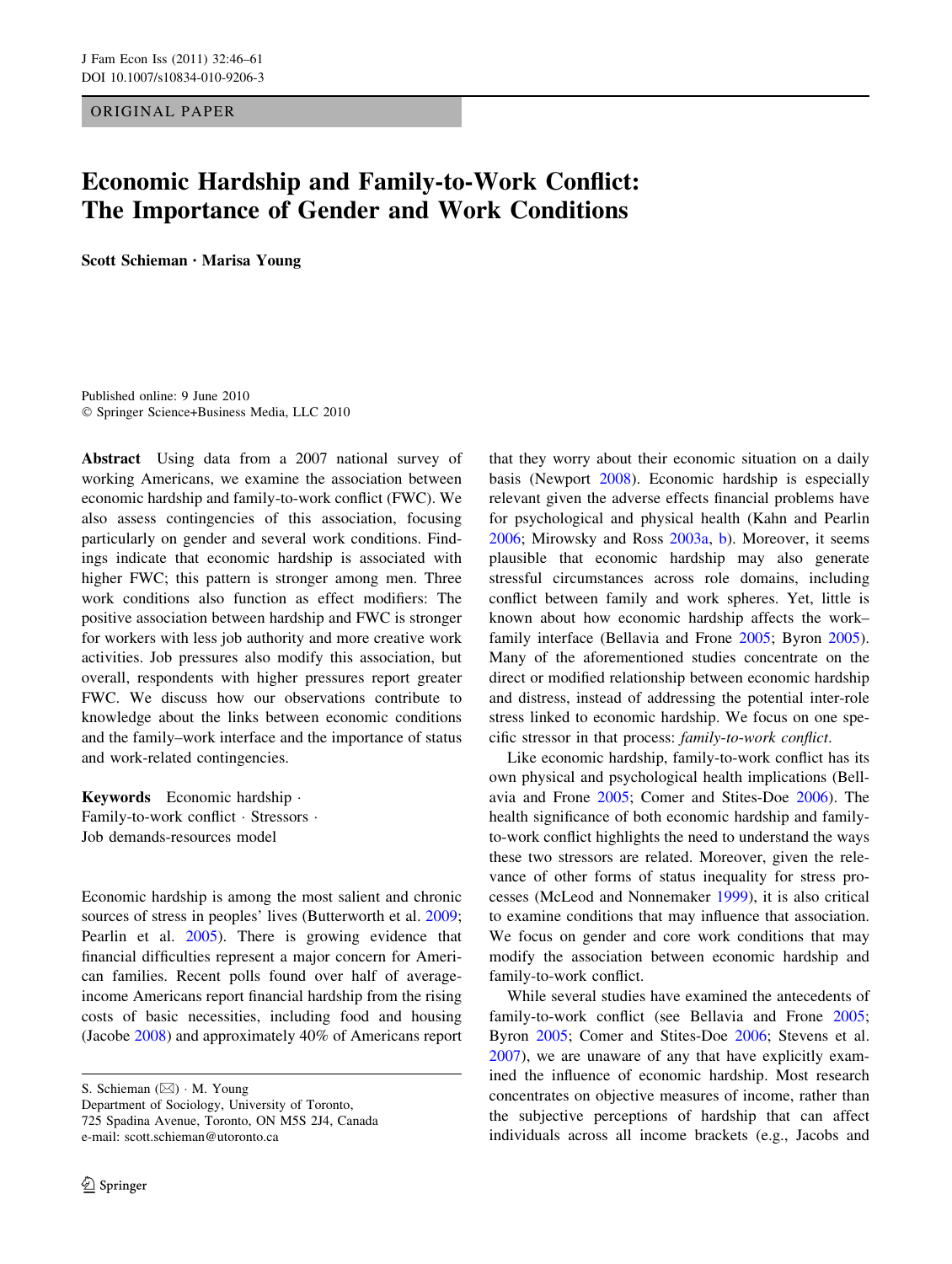Gerson [2004](#page-14-0); Perry-Jenkins et al. [2000;](#page-15-0) Reynolds and Renzulli [2005;](#page-15-0) Swanberg [2005\)](#page-15-0). Using objective measures of income restricts this area of study to low-income individuals or low-wage workers, which discounts individuals with hardships in other income brackets. Alternatively, our definition of economic hardship emphasizes perceptions about being able to make ends meet, which, in hard economic times, applies to individuals across the income spectrum (Jacobe [2008\)](#page-14-0). In the current study, we seek to expand the scope of this prior research by focusing explicitly on individuals' subjective reports of economic hardship and how these perceptions of hardship impact family-to-work conflict. Importantly, we seek to assess these dynamics while statistically taking individuals' household income into account. That is, we isolate the influence of economic hardship net of actual income level.

In the following section, we outline the relationship between economic hardship and family-to-conflict and consider the conditions that may modify this relationship. Drawing upon border theory (Clark [2000;](#page-14-0) Nippert-Eng [1996\)](#page-15-0) and the stress process model (Pearlin et al. [1981](#page-15-0)), we hypothesize that economic hardship is positively associated with family-to-work conflict. We explicate how this focal association may differ by gender, outlining competing perspectives on ways that economic hardship could be more strongly associated with family-to-work conflict for men or women. In addition, applying Voydanoff's ([2007\)](#page-15-0) conceptual tools of work-related resources, we also discuss the possibility that several job conditions may modify the association between economic hardship and family-towork conflict. These include job pressure, authority, creative work, and schedule control. We summarize these points with hypotheses about the association between economic hardship and family-to-work conflict and potential contingencies.

## Economic Hardship and Family-to-Work Conflict

Previous studies of family-to-work conflict have neglected the specific effects of household economic circumstances on work role functioning (see Byron [2005\)](#page-14-0). Most have focused on family demands, such as child care and household responsibilities (Dilworth [2004](#page-14-0); Seery et al. [2008;](#page-15-0) Stevens et al. [2007](#page-15-0)). By contrast, we describe familyrelated conditions of a different kind by focusing on the ways that individuals' unmet financial expectations in the household might influence family-to-work conflict. The literature highlights several definitions of economic hardship, ranging from absolute measures of income to subjective reports of hardship based on one's perceptions and relative situation (Mirowsky and Ross [2003b](#page-15-0)). For the purposes of our study, we define economic hardship as perceptions of the difficulties that people experience paying bills and acquiring basic necessities, such as food, clothing, transportation, housing, and medical care (Pearlin et al. [1981](#page-15-0)). This stressor, also referred to as ''financial strain,'' can cultivate a sense of insecurity and uncertainty about the future—conditions that take a toll on psychological and physical health (Mirowsky and Ross [2003a](#page-15-0), [b](#page-15-0)). Chronic financial difficulties and their negative effects may spillover across role contexts like work and family regardless of individuals' location in the life course (Pearlin and Skaff [1996](#page-15-0)). While these ideas imply that economic hardship should be relevant for the family–work interface, there is a lack of clear evidence about its link to family-to-work conflict. Some related evidence, however, links low-income to family-to-work conflict (Barnett [1994](#page-14-0); Crouter and Booth [2003;](#page-14-0) Voydanoff [2007\)](#page-15-0). We seek to expand on that research here.

Theoretical views from this literature—especially border theory—offer a guiding framework for the association between economic hardship and family-to-work conflict. Border theory uses conceptions of ''permeability'' between family and work spheres to delineate ways that socialstructural conditions influence individuals' efforts to navigate the family–work border (Clark [2000](#page-14-0)). Permeability involves the extent that aspects of one domain may intrude on another domain (Ashforth et al. [2000](#page-14-0)). Some scholars argue that permeability between family and work domains may facilitate the transition between them (Olson-Buchanan and Boswell [2006](#page-15-0)). However, we refine and extend that argument by asserting that economic hardship increases permeability in ways that may increase exposure to family-to-work conflict.

The process in which permeability between work and family domains impacts family-to-work conflict is best captured by the stress-process model (Pearlin et al. [1981](#page-15-0)). The stress-process model reflects the connection between factors that impact individuals' well-being. Underlying this model is the assumption that an alteration to one factor affects other related circumstances, which delineates the stress process. Pearlin [\(1999](#page-15-0)) identifies core components of the stress process, including primary stressors, secondary stressors, and moderating resources; all of which impact mental health outcomes. The relationship between primary and secondary stressors captures the common, but complex situation where one stressor contributes to the presence of another, which Pearlin defines as stress proliferation. Put simply, stress proliferation reflects the contagious effect one stressor has on creating, or exacerbating another stressor. Applying this idea in the current study, we contend that the stressful demands associated with difficult financial circumstances (primary stressor) generate adversity that, in turn, generates inter-role stress (secondary stressor). Within the household, economic hardship is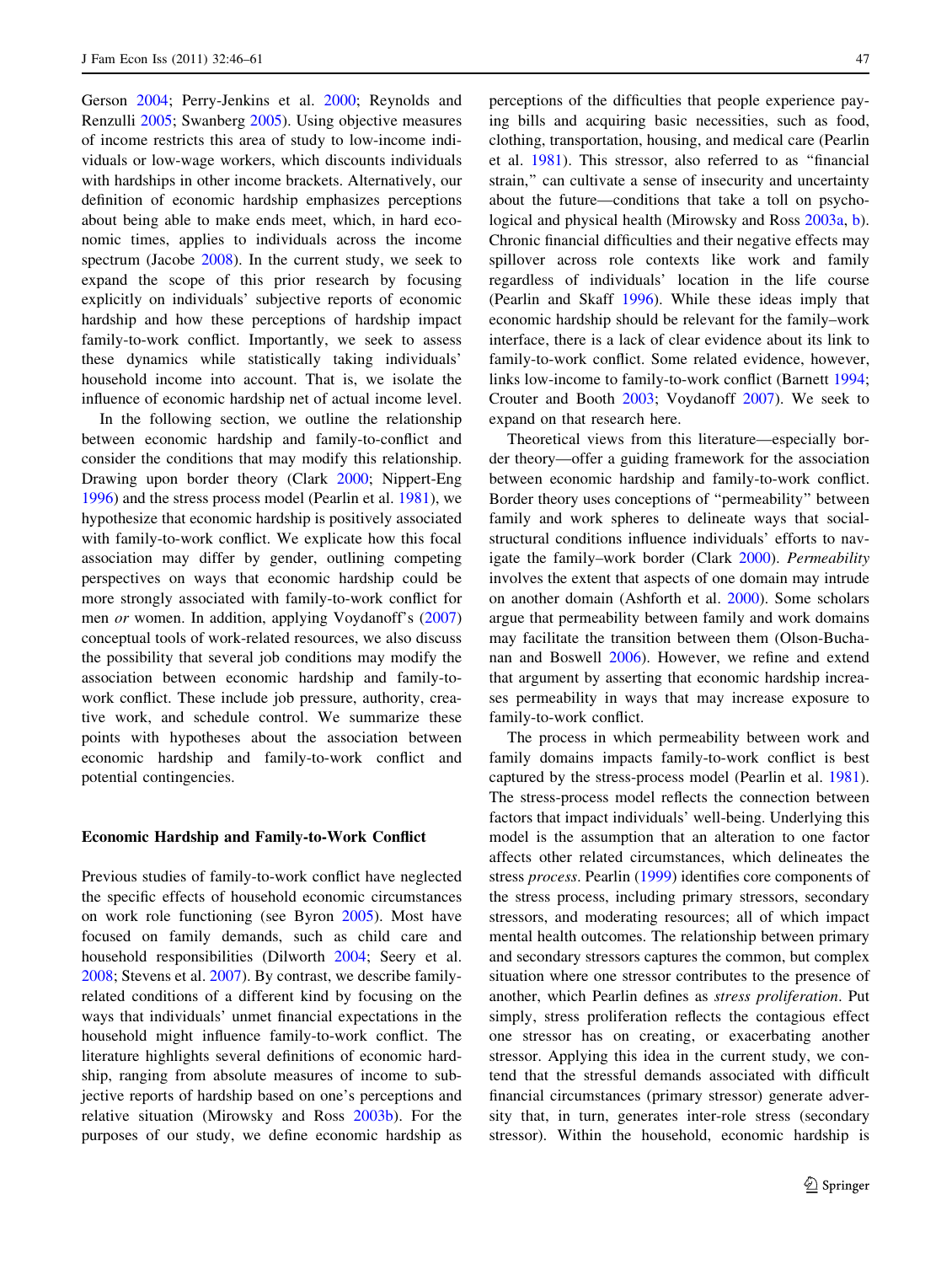likely associated with more problematic parenting behaviors, marital conflict, and difficulties with children's behavior (Voydanoff [2007](#page-15-0); Weisner and Lowe [2006](#page-15-0)). Thus, economic hardship can represent a chronic stressor that proliferates beyond borders of the household and spills over into other domains—patterns that would be consistent with Pearlin's ([1999\)](#page-15-0) definition of stress proliferation. Based on these ideas, we hypothesize that economic hardship should be associated with higher family-to-work conflict.

## Potential Contingencies

Gender and the Association Between Economic Hardship and Family-to-Work Conflict

In accordance with scholarship in this area, we assess gender differences in the association between economic hardship and family-to-work conflict (Damiano-Teixeira [2006;](#page-14-0) Mennino and Brayfield [2002](#page-15-0); Maume and Houston [2001\)](#page-15-0). However, evidence about gender differences in family-to-work conflict is mixed. While some studies show women report more family-to-work conflict than men (Keene and Reynolds [2005;](#page-15-0) Winslow [2005](#page-15-0)), others find that men have higher or similar levels compared to women (Barnett [1994](#page-14-0); Greenhaus and Friedman [2000](#page-14-0)). Literature on the association between gender, economic hardship, and family-to-work conflict is sparse.

We identify several plausible scenarios. On the one hand, the association between economic hardship and family-to-work conflict may be more positive among women. The "traditional" view highlights the different role meanings, values and responsibilities that have historically been held by men and women regarding social roles and the family–work interface (Simon [1995](#page-15-0); Winslow [2005](#page-15-0)). For example, because of more traditional expectations about gender roles, women have been responsible for family-related duties, often encountering the need for compromises between family and work that favor family roles (Keene and Reynolds [2005](#page-15-0)). To the extent that women continue to feel the powerful force of a more tra-ditional "family devotion schema" (see Blair-Loy [2003](#page-14-0); Hays [1996](#page-14-0)) it is plausible that working women remain central participants in the family and more acutely aware of, or affected by, the quality of household conditions especially economic hardship. Taken together, these ideas contribute to the ''traditional gender role'' hypothesis which predicts that economic hardship should be associated more strongly with family-to-work conflict among women.

An alternative view predicts a stronger positive association between economic hardship and family-to-work conflict among men. Historically, men have typically identified closely with the economic provision (''good provider'') role (Bernard [1981;](#page-14-0) Williams [2000\)](#page-15-0). As women increasingly redistribute their traditional allegiance to the family in favor of work, however, men have become more central participants in the home in non-pecuniary ways (Coltrane [2000](#page-14-0); see Hall and MacDermid [2009,](#page-14-0) for different work–family roles of dual earner couples). Nonetheless, economic provision remains a highly salient aspect of men's contribution to the household (Christiansen and Palkovitz [2001\)](#page-14-0). When men have difficulties in this regard, they may be more negatively affected (Cazenave [1979](#page-14-0)). Economic strains, therefore, may be intricately linked to the family–work interface among men. Collectively, these ideas contribute to the ''good provider'' hypothesis: The positive association between economic hardship and family-to-work conflict should be stronger among men.

Work Conditions and the Association Between Economic Hardship and Family-to-Work Conflict

Although the antecedents of family-to-work conflict primarily stem from the family domain (Bellavia and Frone [2005](#page-14-0)), research identifies the relevance of work conditions. We focus on four workplace conditions—job authority, job pressures, creative work activities, and schedule control for several reasons. First, previous theory and research has underscored the relevance of these conditions for different but overlapping dimensions of workplace status, flexibility, challenge, and responsibility (Jacobs and Gerson [2004](#page-14-0); Mirowsky and Ross [2007](#page-15-0)). Each of these conditions represents demands and resources that have implications for the family–work interface (Voydanoff [2005b;](#page-15-0) [2007](#page-15-0)). According to Bakker and Geurts [\(2004](#page-14-0)) and the Job Demands-Resource (JD-R) model, demands include the "physical, psychosocial, or organizational" work characteristics that may exact personal physical and mental costs (p. 348). By contrast, resources include aspects of work that help individuals manage demands and minimize their detrimental consequences. Drawing upon these ideas, we organize our hypotheses about work conditions as effect modifiers around these competing demands versus resources perspectives.

#### The Demands Hypothesis

According to Jacobs and Gerson's [\(2004](#page-14-0)), the nature of work and the ways in which it is structured can sometimes impact workers' efforts to ''attend to family concerns'' (p. 89). Here, we identify two different scenarios. The first draws upon stress process theory to predict that economic hardship should be associated with higher family-to-work conflict among individuals in more demanding work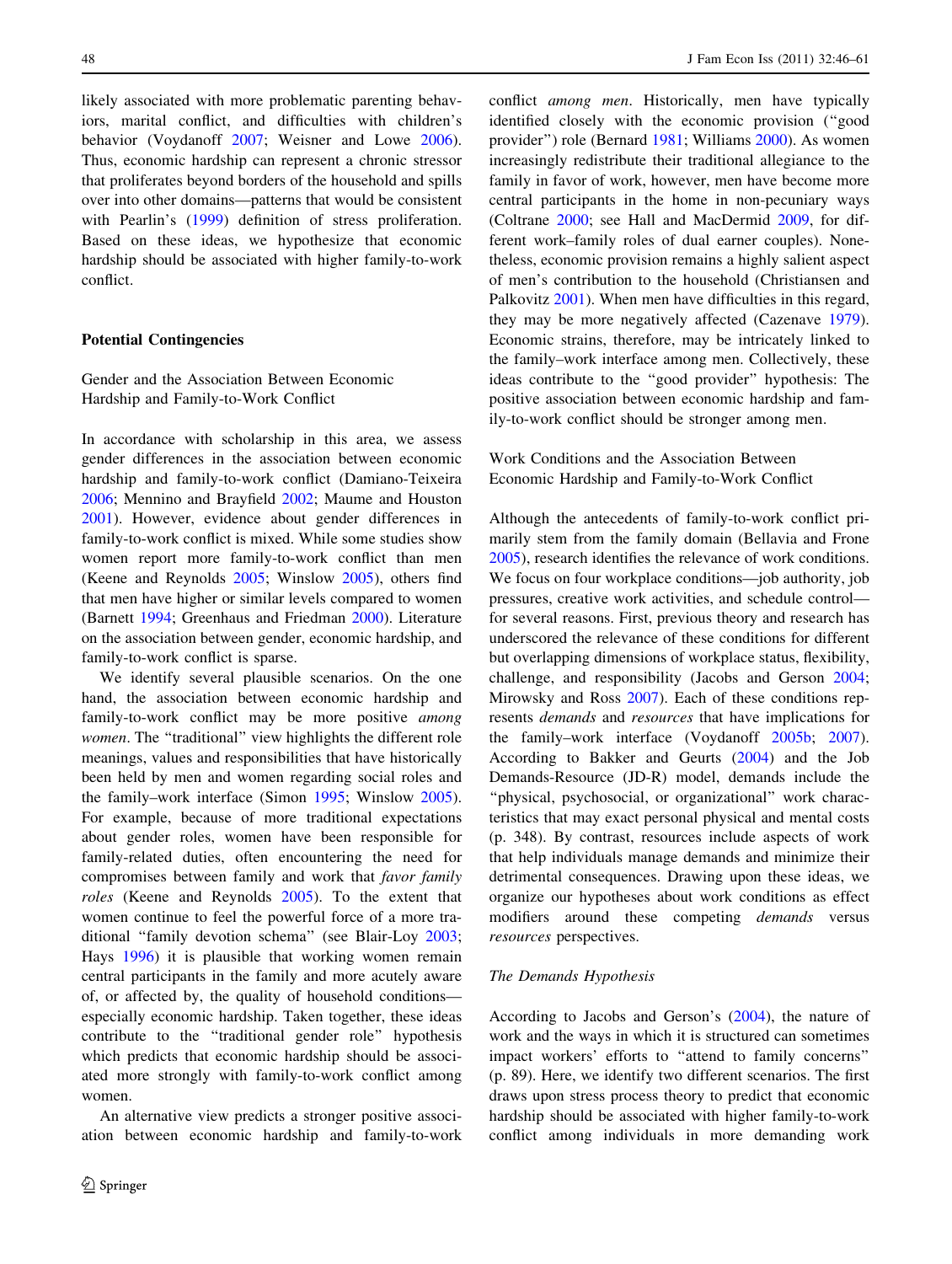conditions. The rationale for this view derives from the proposition that the effect of one stressor is exacerbated in the presence of another (Pearlin [1999](#page-15-0)). Simultaneous exposure to multiple challenges can tax individuals' resources and compromise their capacity to adjust. This argument seems especially plausible for workers who experience economic hardship at home and excessive pressures on the job. In fact, as predicted by the stress process and the JD-R models, workers with more job pressures will likely experience higher exposure to familyto-work conflict overall.

By contrast, the applicability of this view for job authority, creative work, and schedule control is less clear unless in some contexts these conditions present unexpected, undesired, or excessive demands on individuals. For example, some recent literature suggests that the traditionally defined resources of higher status positions, such as authority and creative work activities, carry extra responsibilities and expectations that may generate some friction in work–family borders (Schieman et al. [2006](#page-15-0); Schieman and Young [2010\)](#page-15-0). In this scenario, job authority and creative work activities represent challenges that may contribute to more demands, work overload, and work– family role blurring. In addition, the flexibility associated with schedule control may exacerbate family-to-work conflict by creating more permeability between the border between family and work domains; these processes can facilitate more spillover. Although not traditionally identified from a ''demands'' perspective, schedule control may sometimes facilitate the impact of work-related demands on the separation of work and family life. In these ways, work conditions may function like demands that amplify the deleterious consequences of economic hardship for the family–work interface. Next, we discuss the possibility that job authority, creative work activities, and schedule control are more likely to function as resources.

## The Resources Hypothesis

The "resources hypothesis" draws upon the JD-R model's assertion that job authority, creative work, and schedule control are critical work-related resources that are protective against inter-role stress. Accordingly, these conditions should attenuate any observed positive association between economic hardship and family-to-work conflict. For example, job authority delineates the parameters of power and status because it affords sanctioning, supervising, and decision-making control over others (Smith [2002](#page-15-0)). Likewise, creative work activities provide individuals with opportunities to learn new things and solve problems, and requires engagement in tasks that foster skill development (Mirowsky and Ross [2007\)](#page-15-0). According to Voydanoff [\(2007](#page-15-0)), these types of work activities are ''within-domain resources'' that may help reduce the harmful consequences of stressors in the family–work interface. Alternatively, schedule control is considered a ''boundary-spanning resource'' because its benefits extend beyond the work domain, and allow workers to engage with the family domain at their own discretion. Schedule control provides flexibility that purportedly permits workers to create more permeable boundaries between work and family life. Such flexibility allows them to better cope with invasive family demands and strains like economic hardship. This process, in turn, should help individuals minimize the stress associated with economic hardship, including the stress of family-to-work conflict. With that in mind, we propose that job authority, creative work, and schedule control represent resources that weaken the positive association between economic hardship and family-to-work conflict.

#### Summary of Hypotheses

Based on the theoretical and empirical perspectives identified above, we test the following main hypotheses (note that Hypotheses 2a and 2b present competing views, along with Hypotheses 3a and 3b):

- (1) the economic hardship-role conflict hypothesis predicts that economic hardship is associated with more frequent family-to-work conflict;
- (2) (a) the traditional gender role hypothesis predicts that economic hardship is associated more strongly with family-to-work conflict for women; (b) the good provider role hypothesis predicts that economic hardship is associated more strongly with family-to-work conflict for men;
- (3) (a) the demands hypothesis predicts that job pressure, job authority, creative work, and schedule control increase the positive association between economic hardship and family-to-work conflict.

(b) the resource hypothesis predicts that job pressure, authority, creative work, and schedule control decrease the positive association between economic hardship and family-to-work conflict.

In testing these hypotheses, several other points deserve brief mention. Specifically, we seek to test these hypotheses while ruling out the possibility that other conditions might influence our proposed focal associations, especially given their potential relevance to the family–work interface. In addition to household income, we also adjust for age, race, and education in the analyses because prior research shows their potential relevance for the family– work interface (see Bellavia and Frone [2005](#page-14-0); Karimi and Nouri [2009\)](#page-14-0). Married individuals with children also tend to report higher family/work interference compared to others (Crouter [1984](#page-14-0); Dilworth [2004](#page-14-0); Hall and MacDermid [2009](#page-14-0)).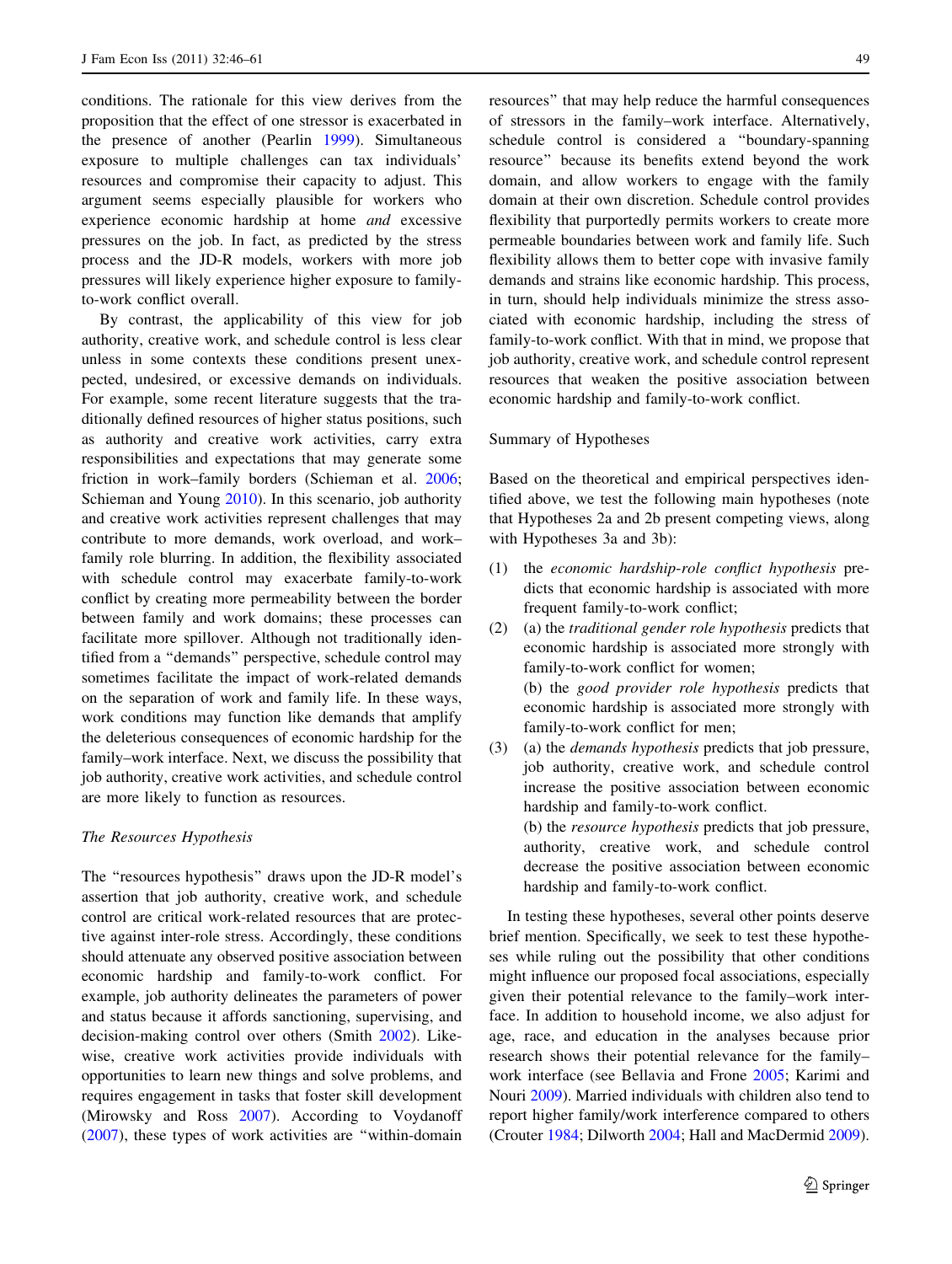Some evidence suggests the presence of young children in the household elevates family-to-work conflict (Keene and Reynolds [2005](#page-15-0)), especially among women (Stevens et al. [2007\)](#page-15-0). This might be attributable to women's disproportionate share of housework (Bianchi et al. [2000\)](#page-14-0), that persists among women in higher status occupations (Nakhaie [2009\)](#page-15-0). Other studies indicate that the number of children does not seem to matter (Voydanoff [2007](#page-15-0)). However, given that others have found gender differences in the association between some of these conditions and family-to-work conflict (e.g., see Stevens et al. [2007](#page-15-0)), we not only adjust for these conditions but also test for possible gender contingencies in the effects of both economic hardship and the presence and age of children on family-towork conflict. Finally, we include occupation and work hours in the analyses because of their potential influence on work-related obligations, expectations, and time pressures that, ultimately, can impinge upon the navigation of family–work borders (Dilworth [2004](#page-14-0); Kelly and Moen [2007](#page-15-0); Stevens et al. [2007](#page-15-0); Voydanoff [2005a](#page-15-0)).

## Methods

#### Sample

The data derive from telephone interviews with working adults in the United States; the first wave of interviews of 1,800 adults occurred from February through August of  $2005<sup>1</sup>$  Eligible participants had to be 18 years of age or older and participating in the paid labor force. Interviews were conducted in English, so participants also had to be sufficiently fluent in order to complete the interview. At wave 1, we successfully interviewed 71% of individuals who were identified as eligible. Approximately 18–20 months after the initial interview, we were able to successfully re-interview 1,286 of the original participants. In the present analyses, we limit analyses to data from the second interview because questions about family-to-work conflict were asked only at that time. We exclude cases with missing values on focal and control measures, as well as self-employed or those working in family business, given that work–family interaction may be distinct among this sub-population, compared to workers in other situations (Myrie and Daly [2009;](#page-15-0) Tuttle and Garr [2009\)](#page-15-0). Our final sample for the present analyses includes 1,116 cases, comprising 664 women and 452 men.

## Focal Measures

## Family-to-Work Conflict

Five items assess the frequency of family-to-work conflict: ''How often do the demands of your home or family life interfere with your job?''; ''How often have you not had enough time for your work because of your family or home life?''; ''How often have you not had the energy to do things at work because of your home or family life?''; ''How often has home or family life kept you from doing as good a job at work as you could?''; and ''How often has your home or family life kept you from concentrating on important things in your job?'' Response choices are (1) "never,"  $(2)$  "rarely,"  $(3)$  "sometimes," and  $(4)$  "frequently.'' We averaged these items; higher scores indicate more family-to-work conflict ( $\alpha = .81$ ). These items are similar to those used in other research on the family–work interface (Voydanoff [2005b](#page-15-0)).

## Economic Hardship

Several items assess economic hardship: ''During the last year, how often did you...": "have trouble paying the bills"; "not have enough money to buy food, clothes, or other household goods''; ''not have enough money to pay for medical care.'' Response choices are ''never'' (1), "rarely" (2), "sometimes" (3), and "frequently" (4). A fourth item asks: ''How do your finances usually work out by the end of the month?'' Do you have (1) ''a lot of money left over," (2) "a little money left over," (3) "just enough to make ends meet,'' or (4) ''not enough to make ends meet.'' These items are similar to those used in previous studies (Mirowsky and Ross [2001\)](#page-15-0). We averaged the four items to create the economic hardship index ( $\alpha = .82$ ).

#### Work Processes

# Job Authority

We use four items to measure job authority: ''Do you influence or set the rate of pay received by others?''; ''Do you have the authority to hire or fire others?''; ''Do you supervise or manage anyone as part of your job?'' And, if

<sup>&</sup>lt;sup>1</sup> To obtain the sample, we used a list-assisted random digit dialing (RDD) selection drawn proportionally from all 50 states from GENESYS Sampling Systems. The sampling approach employed the List  $+1$  method, which tends to yield a higher proportion of productive numbers (Lepkowski [1988](#page-15-0)). List-assisted RDD is widely accepted now by most social survey research organizations as a costeffective alternative to the pure RDD methods originally developed by Waksberg ([1978\)](#page-15-0). List-assisted RDD increases the probability of residential numbers while minimizing the biases often associated with non-traditional RDD techniques. The final sample was based on: (1) telephone numbers for residential households; (2) Households agreeing to answer screening questions; (3) successfully screened households with one or more employed adults; and (4) eligible households with a subsampled adult who agreed to participate.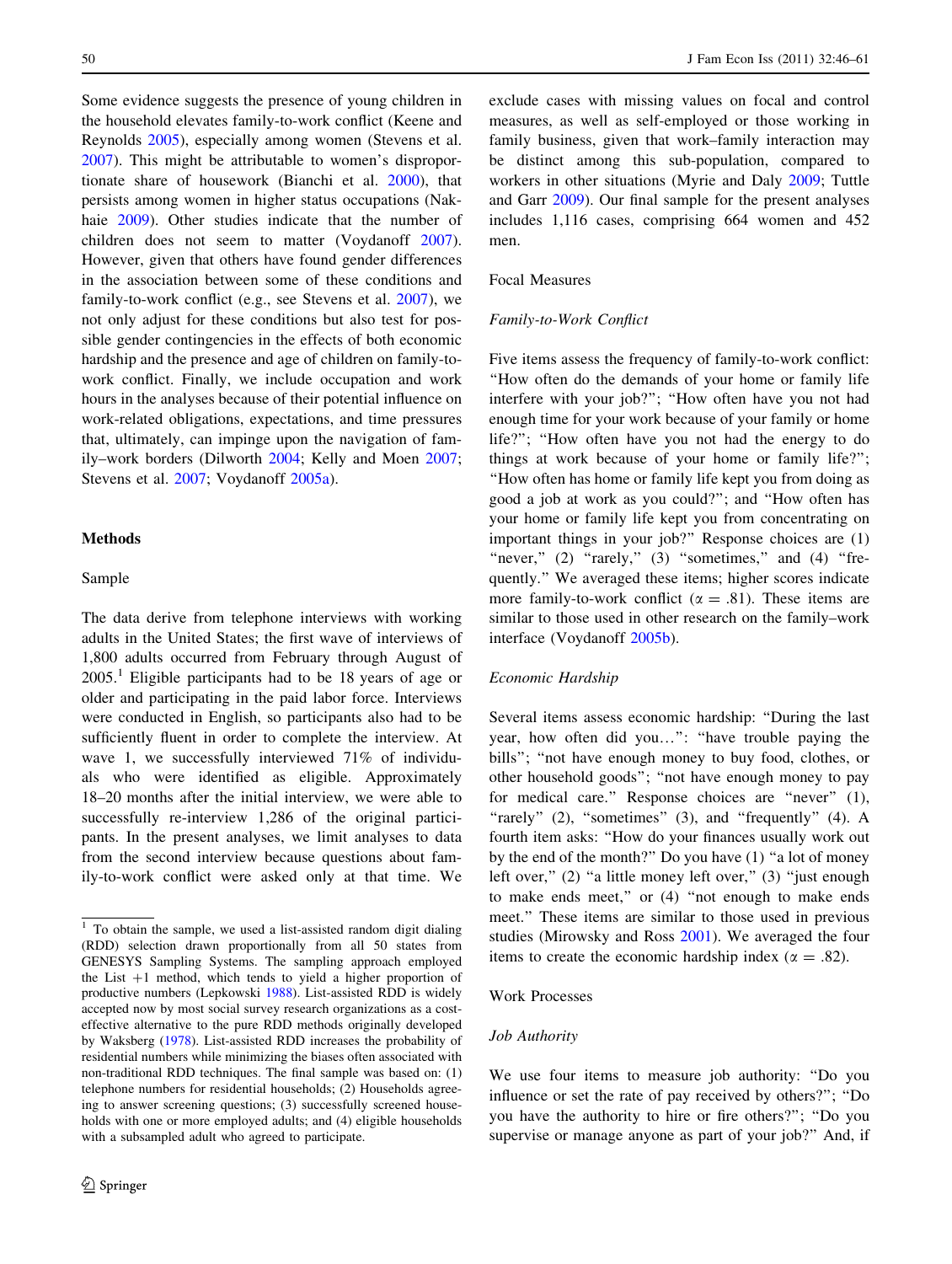"ves" to the last question: Do any of those individuals supervise or manage others? We coded ''yes'' responses as (1) and ''no'' responses as (0). These items are similar to those used by Elliot and Smith [\(2004\)](#page-14-0). To create the index we summed these responses so that higher scores indicate more job authority.

# Job Pressure

Two items assess job pressure: ''How often have you felt overwhelmed by how much you had to do at work?'' and ''How often do the demands of your job exceed those doable in an 8-hour workday?'' Responses include (1) "never"  $(2)$  "rarely"  $(3)$  "sometimes",  $(4)$  "frequently." We averaged the items to create the job pressure index  $(\alpha = .64)$ .

## Creative Work

Participants were asked four items to assess the frequency of creative work activities: ''How often''… ''Do you have the chance to learn new things?''; ''Do you have the chance to solve problems?''; ''Does your job require you to be creative?''; and ''Does your job allow you to develop your skills or abilities?'' Response choices are: (1) ''never'' (2) "rarely" (3) "sometimes" and (4) "frequently." We averaged the items to create the creative work index  $(\alpha = .73)$ . These items are similar to those in other recent studies (Mirowsky and Ross [2007](#page-15-0)).

## Schedule Control

Schedule control reflects the flexibility that workers have over when and where they perform their work. One question asks about schedule control: ''Who usually decides when you start and finish work each day at your main job? Is it someone else, or can you decide within certain limits, or are you entirely free to decide when you start and finish work?" We coded responses as (0) no schedule control, (1) limited control, and (2) full control. In regression analyses, individuals with no schedule control are the omitted/contrast category.

## Family-Related Measures

## Marital Status

We use dummy codes to contrast married (includes common-law) as the reference category compared to the never married and previously married in regression analyses.

#### Spouse/Partner Work Status

One item assesses whether participants have a spouse/ partner who is working full-time (1) versus those who do not have a working spouse/partner (0). In additional analyses (not shown), we assessed the influence of having a spouse/partner who works part-time. None of those effects were statistically significant.

#### Number of Children in Household

We included a measure of the total number of children under the age of 18 residing in the household. Additional analyses (not shown) that consider age of children, especially the presence of children under 6 years of age, yielded results similar to those associated with the number of children under age 18 in the household.

#### Housework Hours

Another item asks about the hours spent on housework in an average week. We divided that value by seven to obtain a daily average number of hours. Several extraneous cases were excluded from the analyses. These included reports of more than 10 housework hours per day in combination with 30 or more hours of work per week ( $n = 15$ ).

Sociodemographic and Employment Characteristics

## Household Income

We asked the following: "For the complete year of 2006, what was your total household income, including income from all household sources?'' If the participant lived alone, we used their reported personal income. Missing values are common for survey questions about income. We minimized missing values to 9.1%. For cases that had initially refused or did not know their household income, we asked a follow-up question that provided broader ranges of income categories: \$25,000 or less, \$25,000 to \$50,000, \$50,000 to \$75,000, \$75,000 to \$100,000, \$100,000 to \$125,000, and more than \$125,000. Using these responses, we imputed the middle value of each category. For example, a participant who reported income within the \$25,000 or less category was assigned an income value of \$12,500 (the median for 0 and \$25,000). To maintain a valid measure of income, we include a dummy variable in analyses to control for all cases with imputed rather than actual income values.

## Gender

We use dummy-codes for *men*  $(0)$  and *women*  $(1)$ .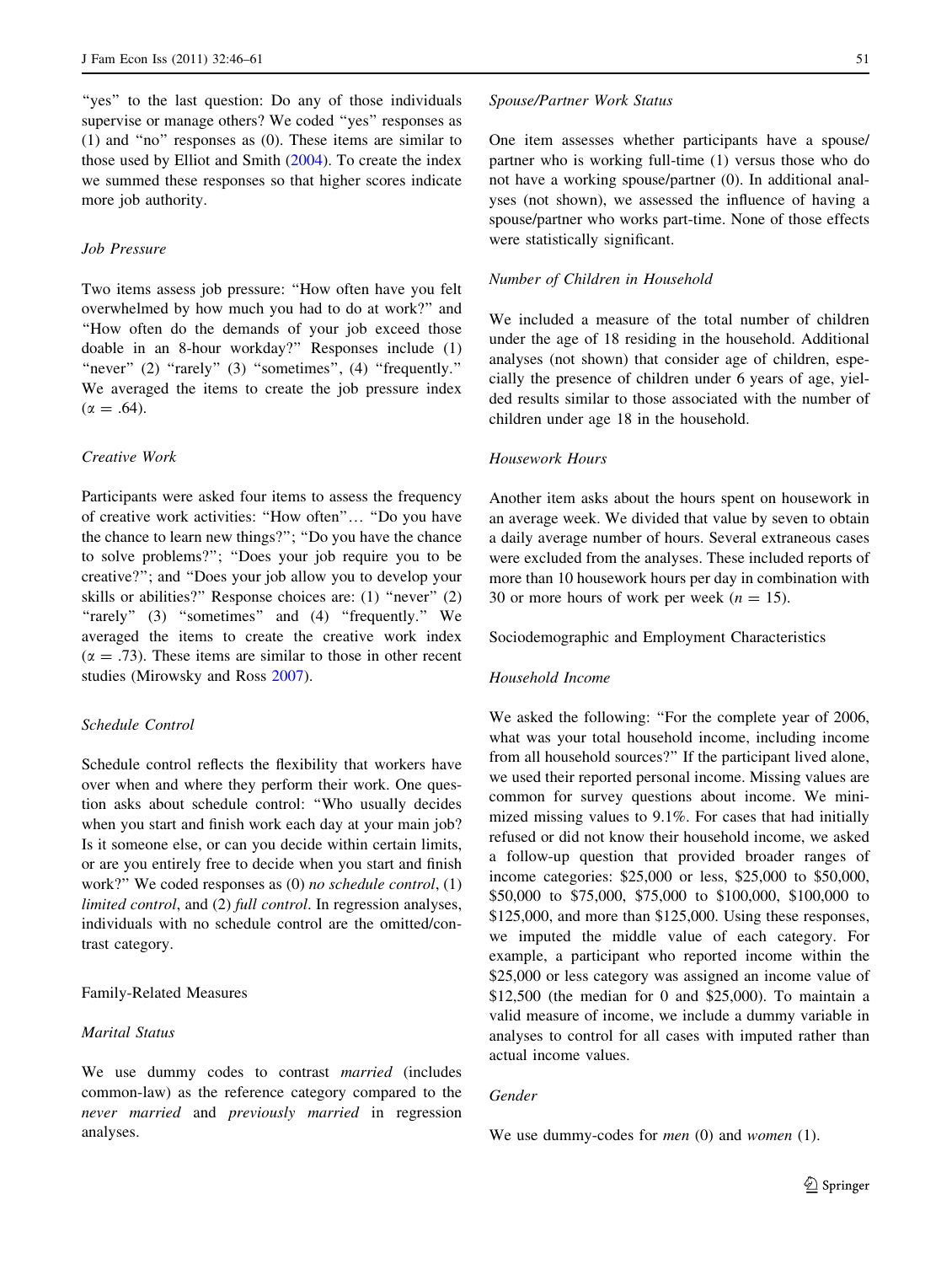Age

Age is coded in years.

## Race

For participants' race, we use dummy codes to contrast white (1) versus all *other* race/ethnic categories  $(0)$ .<sup>2</sup>

# Education

Education is coded as (1) some high school but did not graduate, (2) high school graduate or GED, (3) specialized vocational training or some college, (4) associate's degree (2-year program), (5), college graduates (BA or BS), and (6) post graduate—advanced degree (MA, PhD).

## **Occupation**

To assess occupation, we asked participants about the job title of the ''main job at which [they] worked last week.'' This question refers to their main place of employment; that is, the one where participants spend the most time. We also asked about some of the main duties in order to more accurately code responses. Using the open-ended information provided, we coded responses into five main categories in accordance with the Bureau of Labor Statistics codes. These include: professional (managerial and professional specialty occupations), administrative (technical, sales, and administrative support occupations), service (service occupations), craft (precision production, craft, and repair occupations), and labor (operators or laborers). In regression analyses, we use professional occupation as the omitted reference category.

## Work Hours

Participants were asked about the total number of hours of paid work in a typical week. We coded this variable as the total number of hours.

# Plan of Analysis

We used ordinary least squares (OLS) regression techniques to test our hypotheses. In Table [2,](#page-9-0) model 1 regresses family-to-work conflict on economic hardship, gender, and income; all models adjust for family-related measures and sociodemographic controls. Model 2 includes interactions between economic hardship and gender to test hypotheses about contingent effects. Model 3 includes job authority, job pressures, and creative work; at this step, we also include the other work-related measures as controls. Then, in model 4, we include relevant interactions between economic hardship and authority, pressures, creative work, and schedule control. Results indicated that schedule control does not modify the relationship between economic hardship and family-to-work conflict, so for the sake of space we excluded that interaction test from the table (full results available upon request). Prior to creating interaction terms, we centered all continuous measures that are used in those interactions to reduce multicollinearity between the interaction coefficient and lower-order terms and to increase the efficiency of the lower-order estimates (Aiken and West [1991](#page-14-0)).

## Results

## Descriptive Analyses

Table [1](#page-8-0) provides summary statistics for all variables used in these analyses separately for men and women. Although women and men report similar family-to-work conflict, women report a higher average level of economic hardship compared to men. Men and women have similar average job authority and job pressures. However, men report a higher average score on the creative work index compared to women, as well as greater schedule control. For example, 25% of men compared to 17% of women have full schedule control. Among the family related measures, men are more likely than women to be married. Both genders are equally likely to have a spouse that works, and, on average, have one child at home younger than age 18. Finally, women tend to perform more hours of housework per day compared to men. Additional information about the control measures is shown in Table [1.](#page-8-0)

The zero order correlations between all variables are presented in Table [3](#page-14-0), [Appendix](#page-13-0). This table suggests that family-to-work conflict is positively associated with economic hardship ( $r = .16$ ,  $p < .05$ ), job authority ( $r = .08$ ,  $p\lt.05$ ), job pressure ( $r = .28$ ,  $p\lt.05$ ), creative work  $(r = .09, p < .05)$ , and some schedule control  $(r = .09,$  $p\lt 0.05$ ), but negatively associated with no schedule control  $(r = -.12, p < .05)$ . Table [3](#page-14-0) also presents positive correlations between economic hardship and women  $(r = .10, p < .05)$ , marital status (previously married,  $r = .14, p < .05$ ; married,  $r = .10, p < .05$ ), number of children ( $r = .17$ ,  $p < .05$ ), and housework hours ( $r = .10$ ,  $p < .05$ ).

Table [3](#page-14-0) also highlights several correlations that prompted us to conduct collinearity diagnostics. In

 $\overline{2}$  We recognize problems with combining all other races into a "nonwhite'' category; however, given that less than 20% of our final sample is nonwhite, it was difficult to parse out variability across other racial categories.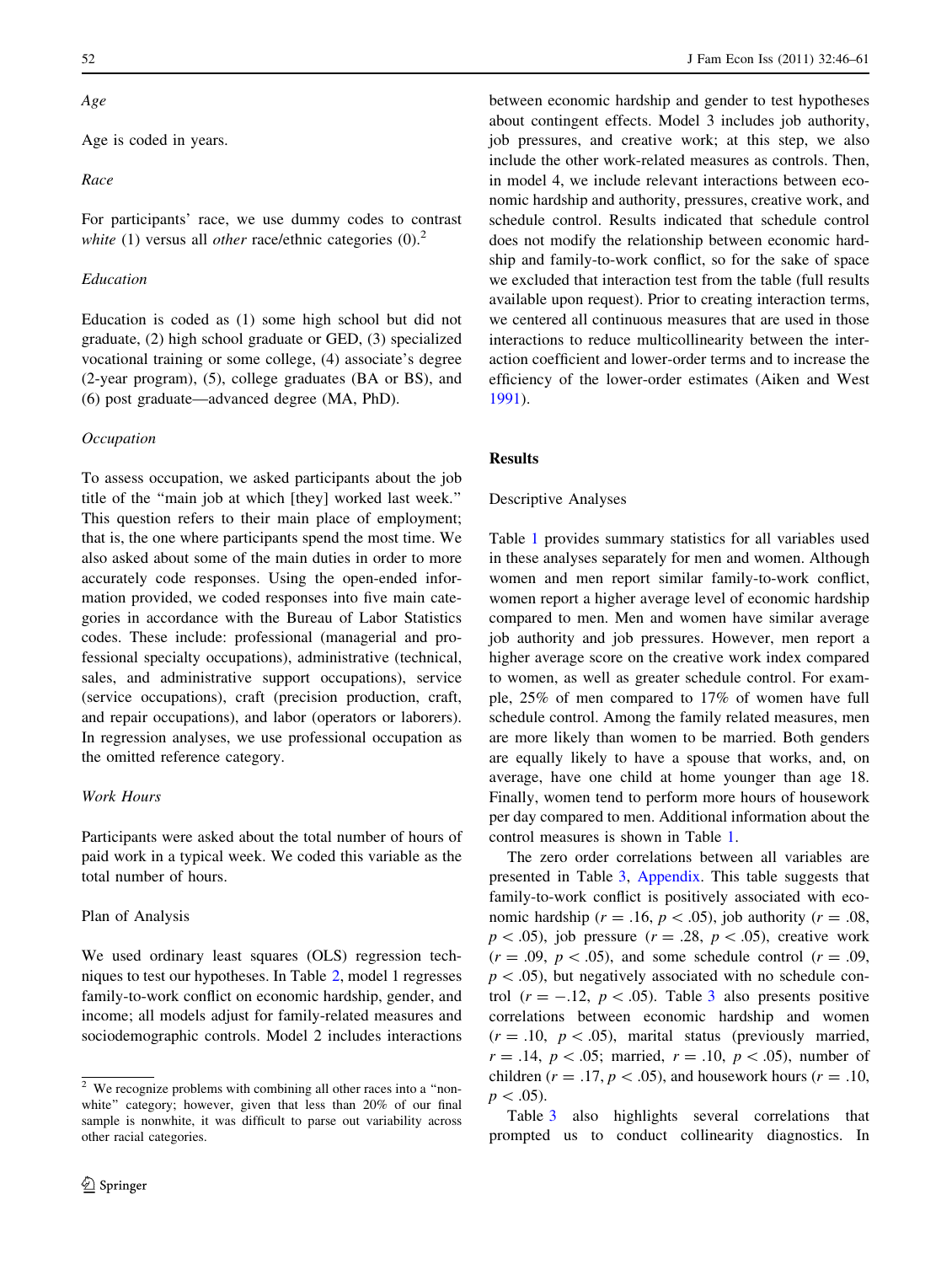<span id="page-8-0"></span>Table 1 Descriptive statistics for all variables in the study for women ( $N = 664$ ) and men ( $N = 452$ )

|                            | Women    |           | Men             |          |
|----------------------------|----------|-----------|-----------------|----------|
|                            | Mean     | <b>SD</b> | Mean            | SD       |
| Focal measures             |          |           |                 |          |
| Family-to-work<br>conflict | 1.85     | .57       | 1.84            | .54      |
| Economic hardship          | 1.86     | .73       | $1.72**$        | .65      |
| Work related measures      |          |           |                 |          |
| Job authority              | .72      | 1.16      | .70             | 1.10     |
| Job pressure               | 2.80     | .82       | 2.83            | .79      |
| Creative work              | 3.25     | .67       | $3.34**$        | .59      |
| No schedule control        | .48      |           | $.36**$         |          |
| Some schedule control      | .36      |           | .40             |          |
| Full schedule control      | .17      |           | $.25**$         |          |
| Family related measures    |          |           |                 |          |
| Previously married         | .27      |           | $.13**$         |          |
| Never married              | .16      |           | $.13**$         |          |
| Married                    | .57      |           | $.73**$         |          |
| Spouse/partner works       | .50      |           | .48             |          |
| Children                   | .80      | 1.08      | .85             | 1.13     |
| Housework per day          | 2.20     | 1.46      | $1.72**$        | 1.31     |
| Control measures           |          |           |                 |          |
| Household income           | 68336.26 | 48459.80  | 81601.90**      | 56656.52 |
| Age                        | 44.89    | 12.29     | 45.29           | 12.33    |
| White                      | .76      |           | $.82*$          |          |
| Education                  | 3.82     | 1.48      | 3.73            | 1.57     |
| Administrative             | .45      |           | $.27**$         |          |
| Service                    | .16      |           | $.12^{\dagger}$ |          |
| Craft                      | .01      |           | $.15***$        |          |
| Laborer                    | .04      |           | $.14**$         |          |
| Professional               | .34      |           | .32             |          |
| Work hours                 | 38.78    | 13.58     | 45.56**         | 13.78    |

Note: Values for categorical variables represent the proportion of respondents in each category

<sup>†</sup>  $p < .10, * p < .05, ** p < .01$  (two-tailed test for significant differences between women and men)

particular, being married is highly correlated with spouse/ partner's work status ( $r = .62$ ,  $p < .05$ ). To detect multicollinearity, we reviewed the variance inflation factors for these measures, none of which appear problematic (i.e., VIF  $\le$  2.50, see Allison [1999](#page-14-0)). However, to eliminate all concerns of multicollinearity, we compared analyses with and without these variables in the model. For example, we ran all models with marital status and spouse/partner's work status, and reviewed the results. We then removed spouse/partner's work status and reran the models, comparing these results to the former analyses. Significant differences were not observed amongst coefficients for our focal relationships, and therefore we include spouse/partner's work status in all analyses.

#### Multivariate Analyses

Model 1 of Table [2](#page-9-0) indicates that economic hardship is associated with higher family-to-work conflict  $(b = .16, )$  $p\lt 0.01$ ; this pattern supports our first hypothesis. By contrast, gender is unrelated to family-to-work conflict. However, as shown in model 2, gender modifies the association between economic hardship and family-to-work conflict  $(b_{\text{econ } x \text{ women}} = -.11, p < .05)$ . With gender coded "0" for men and "1" for women, the negative coefficient of .11 indicates that the positive association between economic hardship and family-to-work conflict is stronger among men. A subsequent F-test for explained variance confirms that the interactive model fits the data significantly better than the original additive model (change in  $R^2$  from .05, model 1 to .06, model 2; F-sta-tistic = 5.[1](#page-10-0)8,  $p < .05$ ). To illustrate these patterns, Fig. 1 shows the gender contingency by plotting predicted values of family-to-work conflict for women and men. The two different slopes reiterate the statistical patterns described above: the positive association between economic hardship and family-to-work conflict is stronger among men compared to women.

Analyses of work-related conditions in model 3 indicates that job authority ( $b = .03$ ,  $p < .10$ ), pressures  $(b = .17, p < .01)$  and schedule control  $(b_{\text{some con}})$ trol = .11,  $p < .01$ ;  $b_{\text{full control}} = .14$ ,  $p < .01$ ) are associated with higher family-to-work conflict. By contrast, creative work activities initially appear to be unrelated to family-to-work conflict. More relevant for our hypotheses tests, however, each of these work conditions functions as effect modifiers in the association between economic hardship and family-to-work conflict (see model 4). A subsequent F-test for explained variance confirm that the model including interactions for work conditions fits the data significantly better than preceding models (change in  $R^2$  from .15, model 3 to .16, model 4; F-statistic = 5.81,  $p\lt 0.01$ ). The negative interaction coefficients for job authority ( $b = -.04$ ,  $p < .10$ ) and job pressures ( $b =$  $-0.07$ ,  $p < 0.01$ ) indicate that the positive association between economic hardship and family-to-work conflict is weaker among individuals in jobs with greater authority and pressures. Stated differently, economic hardship is associated more strongly with family-to-work conflict among those with less authority and fewer job pressures. These relationships are illustrated in Figs. [2](#page-10-0) and [3](#page-10-0). As shown in Fig. [2](#page-10-0), the positive slope representing predicted values of family-to-work conflict across economic hardship is significantly stronger among workers with less job authority. Similarly, Fig. [3](#page-10-0) shows that although workers with more job pressures report overall higher family-to-work conflict at all levels of economic hardship, the positive slope representing the predicted values of family-to-work conflict is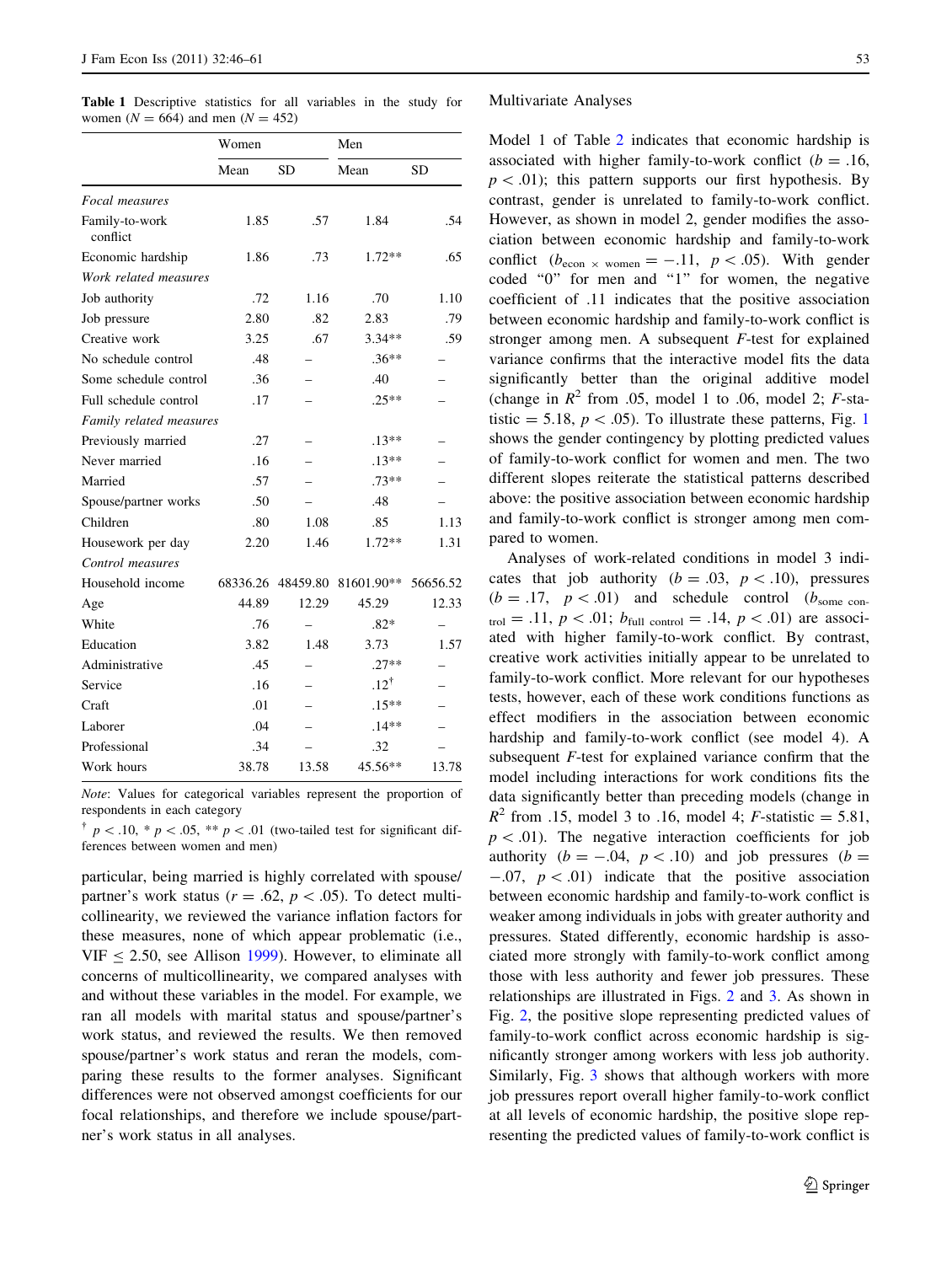Table 2 Regression of to-work conflict on foc measures and controls

occupations

<span id="page-9-0"></span>

| Table 2 Regression of family-<br>to-work conflict on focal<br>measures and controls |                                          | Model 1<br>b(SE)      | Model 2<br>$b$ (SE)    | Model 3<br>b(SE)         | Model 4<br>$b$ (SE)    |  |  |  |  |  |  |
|-------------------------------------------------------------------------------------|------------------------------------------|-----------------------|------------------------|--------------------------|------------------------|--|--|--|--|--|--|
| $(N = 1,116)$                                                                       | Focal association                        |                       |                        |                          |                        |  |  |  |  |  |  |
|                                                                                     | Economic hardship                        | $.16**(.03)$          | $.23**(.04)$           | $.21**$ (.04)            | $.22**$ (.04)          |  |  |  |  |  |  |
|                                                                                     | Gender contingencies                     |                       |                        |                          |                        |  |  |  |  |  |  |
|                                                                                     | Women                                    | $-.01(.03)$           | $-.01$ $(.04)$         | .03(.04)                 | .03(.04)               |  |  |  |  |  |  |
|                                                                                     | Economic hardship $\times$ women         |                       | $-.11*(.05)$           | $-.10^{\dagger}$ (.05)   | $-.08^{\dagger}$ (.05) |  |  |  |  |  |  |
|                                                                                     | Work-related contingencies               |                       |                        |                          |                        |  |  |  |  |  |  |
|                                                                                     | Job authority                            |                       |                        | $.03^{\dagger}$ (.01)    | $.02^{\dagger}$ (.01)  |  |  |  |  |  |  |
|                                                                                     | Job pressure                             |                       |                        | $.17**$ (.02)            | $.18**(.03)$           |  |  |  |  |  |  |
|                                                                                     | Creative work                            |                       |                        | .02(0.03)                | .01(.03)               |  |  |  |  |  |  |
|                                                                                     | Some schedule control <sup>a</sup>       |                       |                        | $.11**$ (.04)            | $.11**$ (.04)          |  |  |  |  |  |  |
|                                                                                     | Full schedule control <sup>a</sup>       |                       |                        | $.14**$ (.04)            | $.13**(.04)$           |  |  |  |  |  |  |
|                                                                                     | Economic hardship $\times$ job authority |                       |                        |                          | $-.04^{\dagger}$ (.02) |  |  |  |  |  |  |
|                                                                                     | Economic hardship $\times$ job pressure  |                       |                        |                          | $-.07**(.03)$          |  |  |  |  |  |  |
|                                                                                     | Economic hardship $\times$ creative work |                       |                        |                          | $.10**$ (.04)          |  |  |  |  |  |  |
|                                                                                     | Family related measures                  |                       |                        |                          |                        |  |  |  |  |  |  |
|                                                                                     | Previously married <sup>b</sup>          |                       | $-.04(.05)$            | $-.05(.05)$              | $-.06(.05)$            |  |  |  |  |  |  |
|                                                                                     | Never married <sup>b</sup>               |                       | $.02$ $(.06)$          | .04(.06)                 | .04(.06)               |  |  |  |  |  |  |
|                                                                                     | Spouse/partner works                     |                       | $-.08^{\dagger}$ (.04) | $-.09*(.04)$             | $-.10*(.04)$           |  |  |  |  |  |  |
|                                                                                     | Children                                 |                       | $.04*(.03)$            | $.04*$ $(.02)$           | $.04*(.02)$            |  |  |  |  |  |  |
|                                                                                     | Housework per day                        |                       | $.01$ $(.01)$          | .01(0.01)                | .01(0.01)              |  |  |  |  |  |  |
|                                                                                     | Control measures                         |                       |                        |                          |                        |  |  |  |  |  |  |
| Note: Unstandardized                                                                | Household income <sup>‡</sup>            | $.01^{\dagger}$ (.01) | $.01^{\dagger}$ (.01)  | .01 <sup>†</sup> $(.01)$ | .01(0.01)              |  |  |  |  |  |  |
| coefficients reported with                                                          | Age                                      | $-.01*$ (.01)         | $-.01*(.01)$           | $-.01*$ (.01)            | $-.01*(.01)$           |  |  |  |  |  |  |
| standard errors in parentheses                                                      | White                                    | .06(.04)              | $.07^{\dagger}$ (.04)  | $.07^{\dagger}$ (.04)    | $.08^{\dagger}$ (.04)  |  |  |  |  |  |  |
| $p < 0.10, \frac{1}{2} p < 0.05$ ,                                                  | Education                                | $.04**$ $(.01)$       | $.04**$ $(.01)$        | $.03*(.01)$              | $.03*(.01)$            |  |  |  |  |  |  |
| ** $p < .01$ (two-tailed test),                                                     | Administrative                           |                       |                        | $-.03$ $(.04)$           | $-.03$ $(.04)$         |  |  |  |  |  |  |
| <sup>‡</sup> Household income was<br>divided by 100,000 in order to                 | Service <sup>c</sup>                     |                       |                        | .03(.06)                 | .03(.06)               |  |  |  |  |  |  |
| present interpretable                                                               | Craft <sup>c</sup>                       |                       |                        | .04(.07)                 | .03(.07)               |  |  |  |  |  |  |
| coefficients                                                                        | Laborer <sup>c</sup>                     |                       |                        | .04(.07)                 | .03(.07)               |  |  |  |  |  |  |
| <sup>a</sup> Compared to no schedule                                                | Work hours                               |                       |                        | $-.01(.01)$              | $-.01$ $(.01)$         |  |  |  |  |  |  |
| control                                                                             | Constant                                 | 1.80(0.04)            | 1.80(.06)              | 1.72(0.07)               | 1.74(0.07)             |  |  |  |  |  |  |
| <sup>b</sup> Compared to married                                                    | $R^2$                                    |                       |                        | .15                      | .16                    |  |  |  |  |  |  |
| <sup>c</sup> Compared to professional<br>occupations                                | Change in $R^2$ ( <i>F</i> -statistic)   |                       | 5.18*                  |                          | 5.81**                 |  |  |  |  |  |  |

significantly steeper among workers who report fewer job pressures. Thus, when they share similarly high economic hardship, individuals with low and high job pressures tend to experience roughly similar (high) family-to-work conflict.

By contrast, the positive coefficient for the economic hardship  $\times$  creative work interaction term ( $b = .10$ ,  $p$  < .01) indicates that the positive association between economic hardship and family-to-work conflict is significantly stronger among individuals with more creative work activities. In this case, when it comes to the strength of the association between economic hardship and family-towork conflict, individuals with more creative work seem to be at more of a disadvantage compared to those with less creative work. Figure [4](#page-11-0) illustrates the divergent slopes for the predicted values of family-to-work conflict at low versus high creative work activities. Finally, we found that schedule control did not modify the association between economic hardship and family-to-work conflict. Therefore, we exclude that nonsignificant interaction coefficient from Table 2.

Although peripheral to our focal hypotheses, several other patterns among the family-related, sociodemographic, and other work-related measures deserve brief mention. According to Table 2, models 3 and 4 show that respondents whose spouses work tend to experience less family-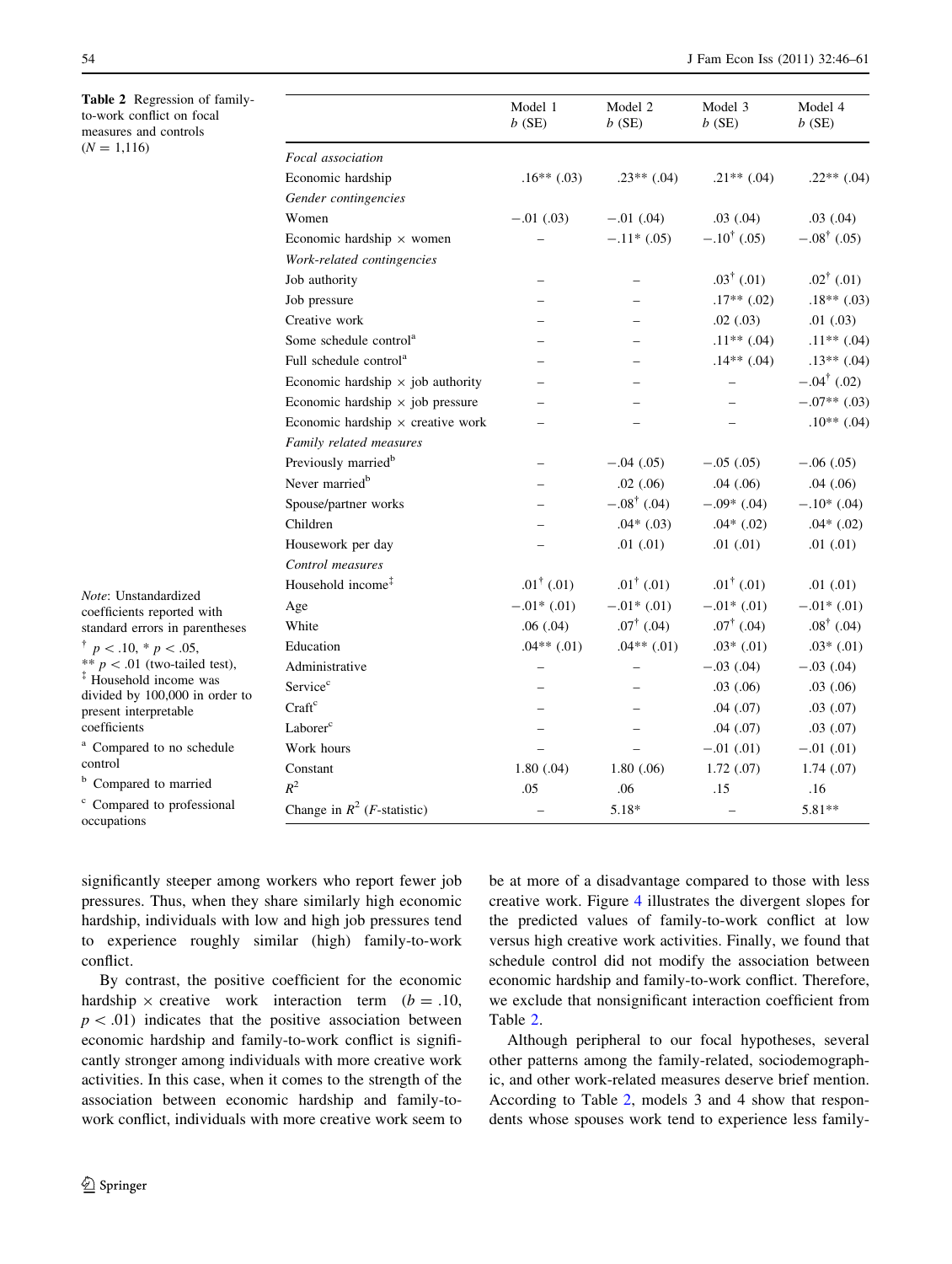<span id="page-10-0"></span>

Fig. 1 Economic hardship and family-to-work conflict by gender. Note: Predicted values of family-to-work conflict for men and women are based on results shown in model 3. All continuous values are held constant at their respective means. For categorical variables in the model, we solved that equation for white, married respondents working in professional occupations who had a working spouse and no schedule control. Solving for other values will alter the intercept but not the slope representing the association between economic hardship and family-to-work conflict



Fig. 2 Economic hardship and family-to-work conflict by job authority. Note: Predicted values of family-to-work conflict for different authority levels are based on results shown in model 4. Calculations are based on the  $10<sup>th</sup>$  and  $90<sup>th</sup>$  percentiles for authority, or 0 and 3, respectively. All continuous values are held constant at their respective means. For categorical variables in the model, we solved that equation for white, married men working in professional occupations who had a working spouse and no schedule control. Solving for other values will alter the intercept but not the slope representing the association between economic hardship and familyto-work conflict

to-work conflict  $(b_{\text{model3}} = -.09, p < .05; b_{\text{model4}} = -.10,$  $p$  < .05). Individuals with higher education ( $b_{\text{model3}} = .03$ ,  $p\lt 0.01$ ;  $b_{\text{model4}} = 0.03$ ,  $p\lt 0.05$ ) and more children in the



Fig. 3 Economic hardship and family-to-work conflict by job pressure. Note: Predicted values of family-to-work conflict for different job pressures are based on results shown in model 4. Calculations are based on the  $10<sup>th</sup>$  and  $90<sup>th</sup>$  percentiles for job pressures, or 2 and 4, respectively. All continuous values are held constant at their respective means. For categorical variables in the model, we solved that equation for white, married men working in professional occupations who had a working spouse and no schedule control. Solving for other values will alter the intercept but not the slope representing the association between economic hardship and family-to-work conflict

household ( $b_{\text{model3}} = .04$ ,  $p \lt .05$ ;  $b_{\text{model4}} = .04$ ,  $p \lt .05$ ) experience more family-to-work conflict. Age has an inverse association with family-to-work conflict  $(b_{\text{model3} \& \text{model4}} = -.01, p < .01)$ . By contrast, household income, occupation, and work hours are unrelated to family-to-work conflict—see Table [2](#page-9-0). In separate analyses (not shown) we also tested for gender interactions with marital and parental statuses, and spouse's work status; none of these were statistically significant. Similarly, none of the other work-related conditions modify the association between economic hardship and family-to-work conflict.<sup>3</sup>

#### Discussion

Our study makes two main contributions to the family– work interface literature. First and foremost, we document a positive association between economic hardship and

<sup>3</sup> Some readers might wonder whether psychosocial resources that are traditionally viewed as potential buffers in the stress process model (e.g., Pearlin [1999](#page-15-0)) might moderate the association between economic hardship and FWC. We tested two interactions: sense of control  $\times$  economic hardship and workplace support  $\times$  economic hardship. Neither were statistically significant (results available upon request). Thus, economic hardship is associated positively with family-to-work conflict across sense of control and workplace support. These conditions do not function as buffers in that focal association.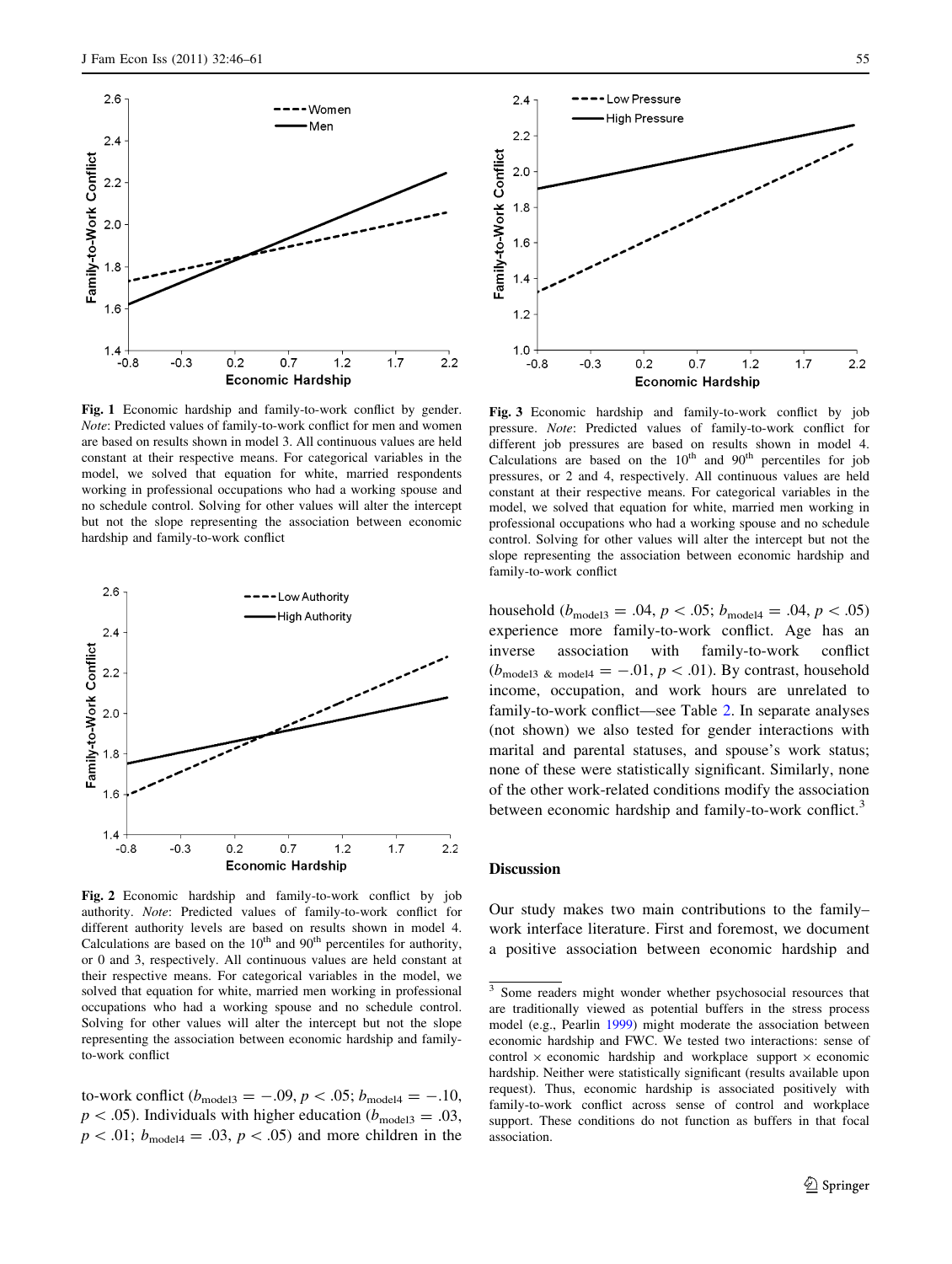<span id="page-11-0"></span>

Fig. 4 Economic hardship and family-to-work conflict by creative work. Note: Predicted values of family-to-work conflict for different creative work levels are based on results shown in model 4. Calculations are based on the  $10<sup>th</sup>$  and  $90<sup>th</sup>$  percentiles for creative work, or 2.25 and 4, respectively. All continuous values are held constant at their respective means. For categorical variables in the model, we solved that equation for white, married men working in professional occupations who had a working spouse and no schedule control. Solving for other values will alter the intercept but not the slope representing the association between economic hardship and family-to-work conflict

family-to-work conflict. Indeed, of all the predictors of family-to-work conflict, economic hardship emerges as the most important. Yet, as the significant interaction effects indicate, the association between economic hardship and family-to-work conflict varies depending upon individuals' gender and work conditions. These observations are particularly important in contemporary times given the state of the American economy, recently documented economic anxiety and insecurity, and the deleterious effects of economic hardship on physical and psychological well-being (Jacobe [2008;](#page-14-0) Mirowsky and Ross [2003b\)](#page-15-0).

Several of our observations speak to a long-standing interest in sociological analyses: The differential vulnerability of stress for individuals of different social statuses, including gender. A tradition of scholarship about gender and the family–work interface implies that women and men experience the family–work nexus in different ways (Winslow [2005](#page-15-0)). Building off and expanding that tradition, we proposed competing hypotheses about the different ways that women and men might experience economic hardship. Overall, our results concur with the assertion that the ''good provider'' role remains salient among men despite recent increases in women's economic contributions to the household (Christiansen and Palkovitz [2001](#page-14-0)). These patterns may be explained by processes that BlairLoy [\(2003](#page-14-0)) and others refer to regarding the expectations and pressures of being a ''good worker'' and a ''good parent'' for men—and the ways these influence the different meanings of economic hardship. Assuming that the ''good provider'' identity continues to exert powerful pressure on men, the presence of economic hardship may represent an especially crucial stressor that spills over into other core domains of life. In the language of the stress process model (Pearlin [1999](#page-15-0)), economic hardship may contribute more acutely to stress proliferation among men, especially with respect to family–work conflict. These patterns suggest that family–work borders may be more permeable for men compared to women when it comes to economic strain or financial difficulties.

By contrast, our findings about work-related contingencies are a bit more complicated than the gender patterns. Although schedule control was positively associated with family-to-work conflict, it did not modify the relationship between economic hardship and family-to-work conflict. However, we found that job authority, job pressure, and creative work activities each moderate the association between economic hardship and family-to-work conflict—but they do so in different ways. For example, the positive association between economic hardship and family-to-work conflict is stronger for workers with less authority and pressure on the job.

In an effort to more clearly interpret these two patterns we speculate about an alternative explanation that involves ideas embedded in the demands and resources hypotheses. It draws specifically upon Hochschild's [\(1997](#page-14-0)) claim that work sometimes provides a distraction from adverse household conditions. This view predicts that the positive association between economic hardship and family-towork conflict is attenuated for workers with more workrelated demands such as job authority and pressure. The general premise of this notion is consistent with the demands hypothesis claim that higher job authority and pressures often require greater involvement, attention, and commitment (Mirowsky and Ross [2003a;](#page-15-0) [2007](#page-15-0)). These demands may be linked to what Blair-Loy [\(2003](#page-14-0)) refers to as the ''work devotion schema,'' which ''demands that one give an immense time commitment and strong emotional allegiance to one's firm or career'' (p. 7). Workers in these arrangements may try to reduce the permeability of the family–work border in ways that minimize the extent that home-related stressors such as economic hardship spill over into work and disrupt functioning in that domain. Put simply, demands at work may require individuals to filter out external distractions.

These theoretical explanations are purely speculative – we did not explicitly test Hochschild's distraction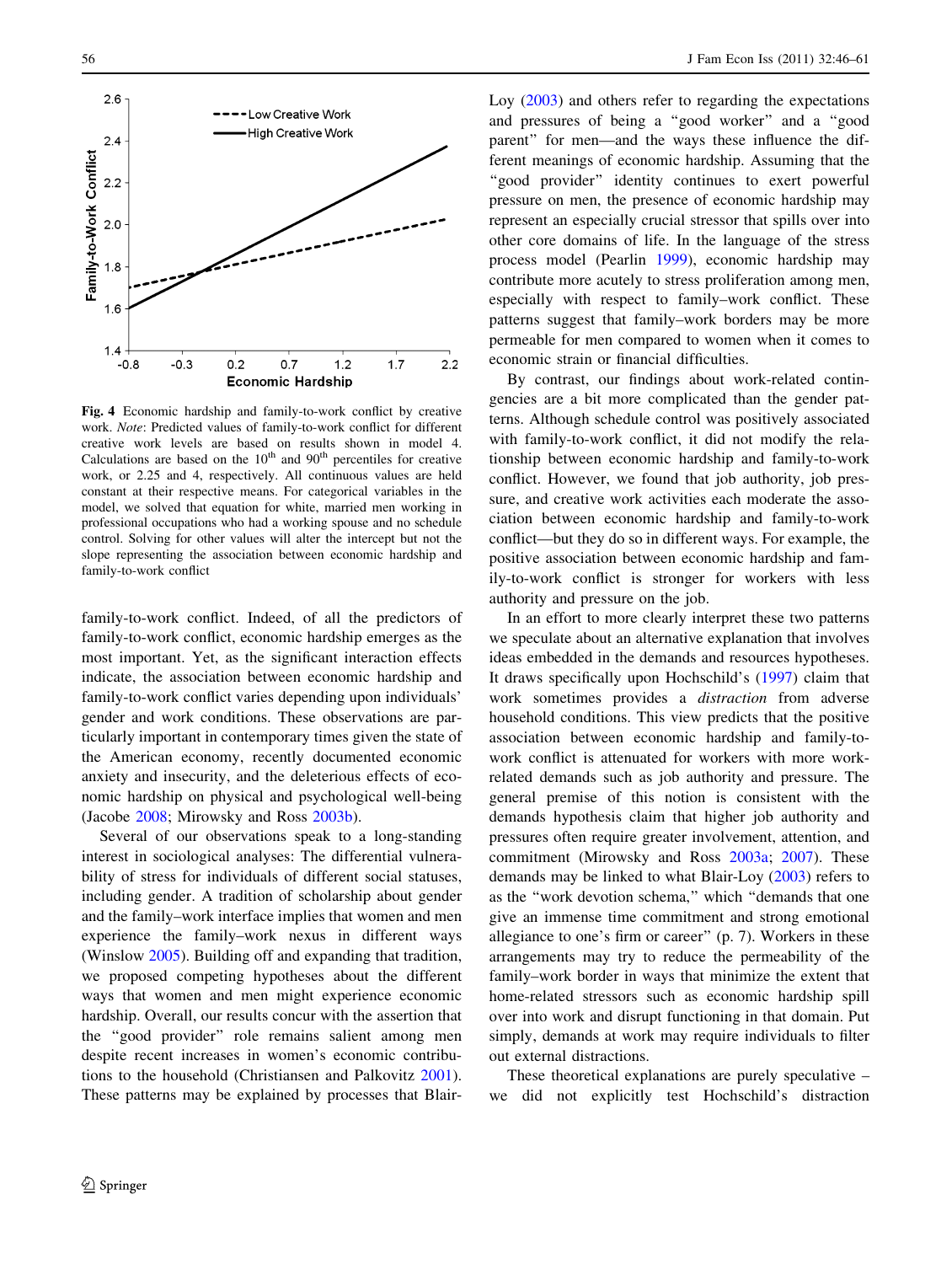hypothesis directly, nor have we measured Blair-Loy's theory of work devotion and its implications for family-towork conflict. Rather, we simply offer these ideas as possibilities that deserve further investigation. By suggesting these theories, we think it might spark future investigation to explain why the association between economic hardship and family-to-work conflict is contingent upon work-related conditions, including job pressures and authority.

The same degree of caution is urged regarding the suggestion that our findings for job authority and pressures may be consistent with the notion of distraction. Our data do not provide a direct test of whether job demands actually distract workers from family-related responsibilities. Nonetheless, it is a point that deserves some consideration as we contemplate ways to articulate these observed moderating effects. Higher status work conditions are typically structured in ways that underscore and reinforce the ''greedy'' nature of work—structural arrangements that necessitate stronger devotion and, by extension, less interference from nonwork-related domains (Blair-Loy [2003\)](#page-14-0). Thus, one interpretation is that workers with greater authority and pressure on the job may attempt to reduce the permeability of the family–work border that, in turn, minimizes economic hardship's association with family-towork conflict. Yet, this argument does not explain the higher overall level of family-to-work conflict experienced by those in jobs with more pressure. The positive association between job pressure and home-to-work conflict contradicts the notion that job pressure is a ''distraction'' from domestic stressors and responsibilities, especially economic hardship.

According to Hochschild's ([1997\)](#page-14-0) suggestion that work provides a distraction from adverse household conditions, creative activities may distract workers from nonworkrelated adversity and minimize the adverse consequences of economic hardship for family-to-work conflict. However, we find that the positive association between economic hardship and family-to-work conflict is stronger among individuals who report more creative activities on the job. This is a sharp contrast to the observed contingencies of job authority and pressures. While these patterns are inconsistent with the resource hypothesis, they more closely concur with the stress process view of the demands hypothesis: The effect of one stressor may be exacerbated in the presence of another (Pearlin [1999](#page-15-0)).

Although creative work is often cognitively stimulating and personally fulfilling, it is possible that the demands associated with solving problems, learning new things, and being responsible for innovations represent unique challenges for workers. Like job pressures, these challenges could create a workplace context that compounds how financial strains at home interfere with work. Additionally, the different modifying effects of creative work and the other conditions may result because job authority and pressures are more structural and, in the latter case, often controlled by others. By extension, these processes may require workers to erect rigid borders to minimize spillover of home-related strains like economic hardship. Creative work activities are reflective of mental tasks that require concentration and engagement. These processes could be more susceptible to external sources of interference because they are often aspects of work that individuals themselves control. Finally, creative work may take place outside of the workplace—necessitating forms of juggling of family and work demands. This may explain why the demands of creative work operate differently compared to job authority and pressures, facilitating greater border crossing. This is probably not as relevant for job authority and pressure, which are intrinsically part of the workplace structure.

## Limitations and Future Directions

Several study limitations deserve brief mention. First, the use of cross-sectional data limits our capacity to make definitive statements about causal ordering. Unfortunately, we are unable to adequately assess change in family-towork conflict because items for that index were included only in the second wave of data collection. Nonetheless, future analyses should examine longitudinal data to determine if economic hardship influences changes in family-to-work conflict and the ways that gender and work conditions modify those changes over time. It is plausible that the adverse effects of economic hardship may decrease over time as individuals make adjustments; or these effects may increase over time as strains compound and stress proliferation processes ensue (Pearlin [1999](#page-15-0)).

Measurement concerns are also critical. These data do not contain the full range of potentially influential familyrelated demands and work-related resources that may be antecedents of family-to-work conflict (Bellavia and Frone [2005](#page-14-0)). For example, other measures of work resources could include family-friendly policies (Estes et al. [2007](#page-14-0); Thompson et al. [1999](#page-15-0)), supportive supervisors and coworkers (Voydanoff [2005b\)](#page-15-0), and flexible arrangements (Shockley and Allen [2007\)](#page-15-0). Family-related resources might include hired help with housework and childcare, spouse's household contribution and support for work obligations (Wallace [2005](#page-15-0)). The somewhat low  $R^2$  values imply that other important family-related conditions likely contribute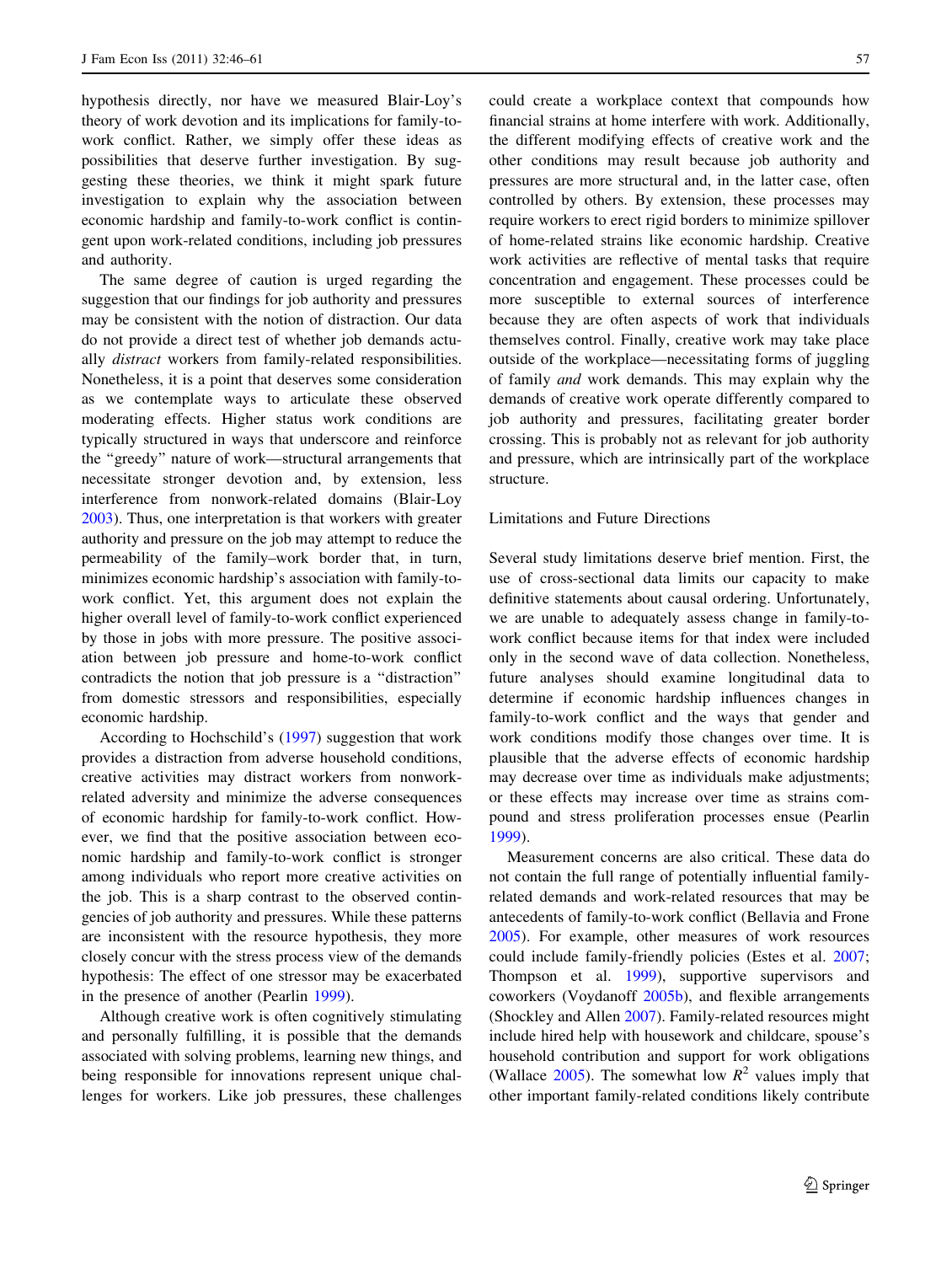<span id="page-13-0"></span>to variation in family-to-work conflict, including marital conflict, parenting strains, and other stressors associated with child care (if needed) and household labor. Future research might investigate the extent that these conditions contribute to the influence of economic hardship on the family–work interface.

There are also several factors excluded from our study that may impact economic hardship, or perceptions of financial well-being. For example, Malone et al. ([2010\)](#page-15-0) found that among women in diverse family forms, contribution to the family income, buying behaviors, and insurance security were just some of the factors that complicated perceptions of financial well-being. Another potential limitation involves our measure of economic hardship itself. It is rare that studies use objective indicators of economic hardship; rather, most studies measure hardship as either a ratio of income to theoretical need, or as subjective accounts from individuals like those employed in the present study (Mirowsky [1999\)](#page-15-0). On one hand, subjective assessments of economic hardship may be limited because of different meanings and interpretations—especially across personal financial and family situations. Yet, these different accounts of financial strain may be beneficial especially when analyzing family-to-work conflict because they tap into salient and legitimate concerns of everyday life. For stress processes and their consequences, perceptions of adversity may matter more than objective indicators. Also, the adjustment for income isolates the influence of these subjective accounts of stressful financial circumstances.

Finally, we wish to acknowledge limitations in our capacity to make definitive statements about processes associated with concepts like ''border permeability,'' "distractions," and "work devotion schema." We cautiously use these as guiding concepts that inform the predictions among our hypotheses and interpretation of results. However, we recognize that more research is needed to assess, for example, if workers view structural arrangements in the workplace as opportunities to escape household adversities like economic hardship or whether these conditions necessitate more focused attention on the work role at the expense of other domains. While qualitative evidence is suggestive of these processes (e.g., Blair-Loy [2003;](#page-14-0) Hochschild [1997](#page-14-0)), these concepts and their associated implications for economic hardship and familyto-work conflict deserve more attention with measurement innovations in population-based studies of workers from a broad cross-section of jobs and sectors. Moreover, novel measurements that assess the experiential distinctions between the resources versus demands of creative work activities and their links to the family–work interface would be a fruitful next step. We need to know about the processes that occur when work-related resources behave like work demands in their influence on the family–work interface.

# Conclusion

Economic hardship is a major source of chronic stress in contemporary American life. We document the ways that this adversity influences another salient and consequential stressor: family-to-work conflict. We establish this link in a national survey of working adults and then show the ways that gender and selected work conditions modify the association. These observations further reinforce and refine a core tenet of the stress process model: The consequences of exposure to stressors are unequally distributed in the population. Our observations, however, do not uniformly fit the traditional assumptions about the compounding influences of stress and status disadvantages. Specifically, economic hardship has more deleterious implications for the family–work interface among men and workers who experience more creative activities on the job. These patterns go against the grain of traditional stress process predictions about status advantages. Finally, by examining economic hardship as a household condition that influences family-to-work conflict we illuminate the ways that household conditions interfere with the work role. However, instead of focusing on traditional family obligations, such as childcare and household labor, our analyses chart a different direction to consider the broader economic contexts at home—net of income, marital and parental statuses, and other household conditions. Ultimately, we find that economic hardship emerges as the most important predictor of family-to-work conflict—although the explication of key contingencies raises new questions about differential vulnerability to stress and the ways that demands and resources are conceptually relevant for the family–work interface.

Acknowledgments A grant award from the National Institute of Occupational Safety and Health at the Centers for Disease Control supports this study (R01 OH008141; Scott Schieman, P.I.).

#### Appendix

See Table [3](#page-14-0).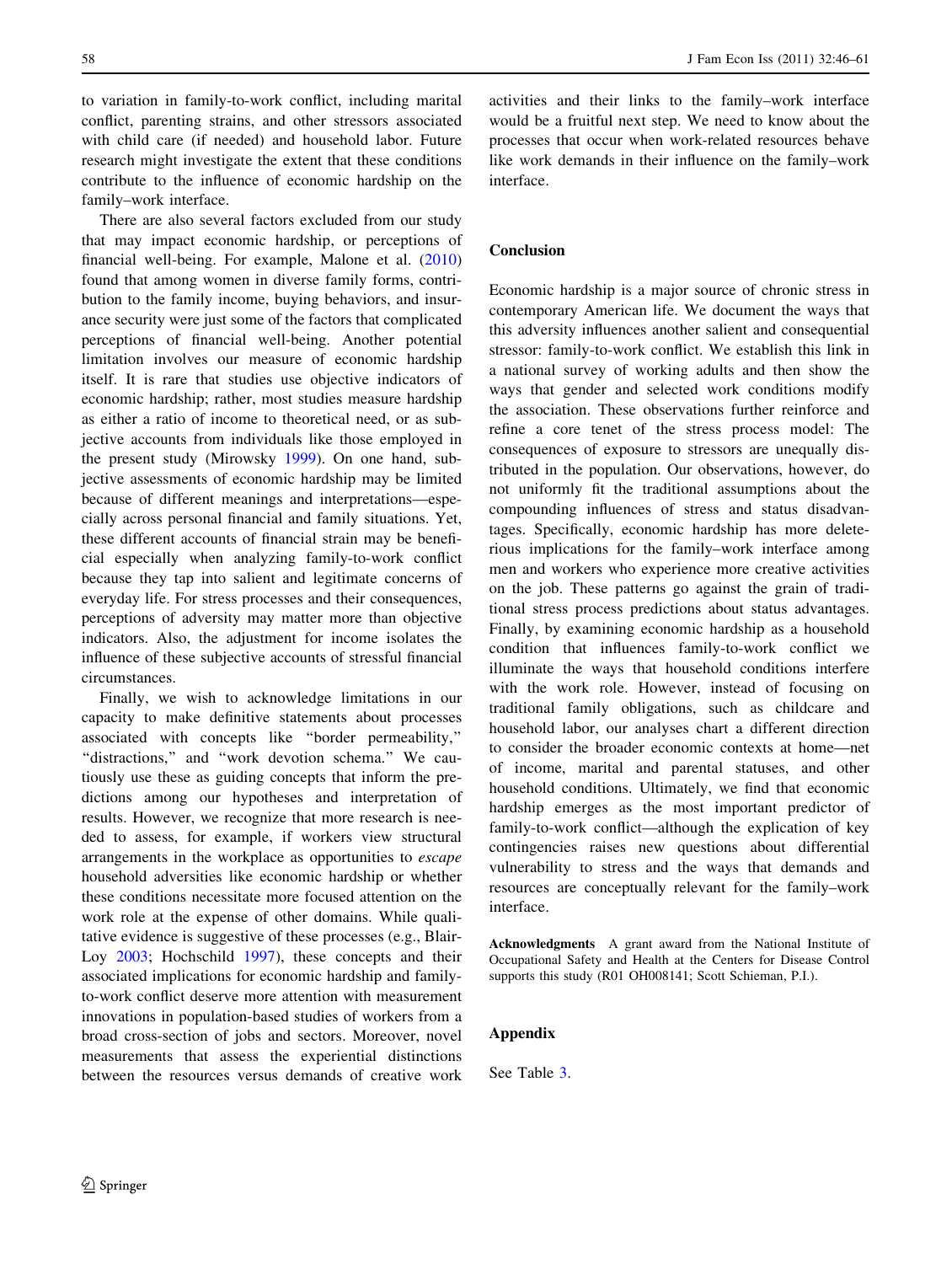<span id="page-14-0"></span>Table 3 Zero order correlations for focal measures and selected controls

|   |                         | 1       | 2       | 3              | 4      | 5       | 6       | 7                         | 8       | 9      | 10     | 11               | 12      | 13     | 14     |
|---|-------------------------|---------|---------|----------------|--------|---------|---------|---------------------------|---------|--------|--------|------------------|---------|--------|--------|
| 1 | Family-to work conflict | 1.00    |         |                |        |         |         |                           |         |        |        |                  |         |        |        |
| 2 | Economic hardship       | $.16*$  | 1.00    |                |        |         |         |                           |         |        |        |                  |         |        |        |
| 3 | Women                   | .01     | $.10*$  | 1.00           |        |         |         |                           |         |        |        |                  |         |        |        |
| 4 | Job authority           | $.08*$  | $-.02$  | .01            | 1.00   |         |         |                           |         |        |        |                  |         |        |        |
| 5 | Job pressure            | $.28*$  | .03     | $-.02$         | $.11*$ | 1.00    |         |                           |         |        |        |                  |         |        |        |
| 6 | Creative work           | $.09*$  | $-.16*$ | $-.08*$        | $.15*$ | $.21*$  | 1.00    |                           |         |        |        |                  |         |        |        |
| 7 | No schedule control     | $-.12*$ | $.15*$  | $.12*$         | $-.05$ | $-.08*$ | $-.24*$ | 1.00                      |         |        |        |                  |         |        |        |
| 8 | Some schedule control   | $.09*$  | $-.10*$ | $-.04$         | $.08*$ | $.09*$  | $.11*$  | $-.67*$                   | 1.00    |        |        |                  |         |        |        |
| 9 | Full schedule control   | .04     |         | $-.06* - .10*$ | $-.04$ | $-.02$  |         | $.16^*$ $-.43^*$ $-.39^*$ |         | 1.00   |        |                  |         |        |        |
|   | 10 Never married        | $-.01$  |         | $-.19* - .17*$ | .01    | .05     |         | $.10^* - .08^*$           | .02     | $.07*$ | 1.00   |                  |         |        |        |
|   | 11 Previously married   | $-.02$  | $.14*$  | $.17*$         | .03    | $-.02$  | $-.06$  | $.09*$                    | $-.06*$ | $-.04$ | $-.69$ | 1.00             |         |        |        |
|   | 12 Married              | .04     | $.10*$  | .04            | $-.05$ | $-.04$  | $-.07*$ | $-.01$                    | .05     | $-.05$ |        | $-.56* -.22*$    | 1.00    |        |        |
|   | 13 Spouse/partner works | $-.04$  | $-.15*$ | .01            | .03    | .06     | $.08*$  | $-.06*$                   | .03     | .04    |        | $-.44* - .32*$   | $.62*$  | 1.00   |        |
|   | 14 Children             | $.11*$  | $.17*$  | $-.03$         | $-.05$ | .05     | $-.01$  | .02                       | .01     | $-.03$ |        | $.17^*$ $-.08^*$ | $-.15*$ | $.15*$ | 1.00   |
|   | 15 Housework per day    | .04     | $.10*$  | $.16*$         | $-.02$ | $-.07$  | $-.03$  | .02                       | $-.01$  | $-.02$ | $.10*$ | .02              | $-.16*$ | $.15*$ | $.23*$ |
|   |                         |         |         |                |        |         |         |                           |         |        |        |                  |         |        |        |

 $* p < .05$  (one-tailed test)

#### References

- Aiken, L., & West, S. (1991). Multiple regression: Testing and interpreting interactions. Thousand Oaks, CA: Sage.
- Allison, P. (1999). Multiple regression: A primer. Sage: Pine Forge Press.
- Ashforth, B. E., Kreiner, G., & Fugate, M. (2000). All in a day's work: Boundaries and micro role transitions. Academy of Management Review, 25, 472–491.
- Bakker, A. B., & Geurts, S. A. (2004). Toward a dual-process model of work-home interference. Work and Occupations, 31, 345– 366.
- Barnett, R. C. (1994). Home-to-work spillover revisited: A study of full-time employed women in dual earner couples. Journal of Marriage and Family, 56(3), 647–656.
- Bellavia, G. M., & Frone, M. R. (2005). Work–family conflict. In J. Barling, E. K. Kelloway, & M. R. Frone (Eds.), Handbook of work stress (pp. 113–148). Thousand Oaks, CA: Sage.
- Bernard, J. (1981). The good provider role: Its rise and fall. American Psychologist, 36(1), 1–12.
- Bianchi, S. M., Milkie, M., Sayer, L., & Robinson, J. (2000). Is anyone doing the housework? Trends in the gender division of household labor. Social Forces, 79, 191–229.
- Blair-Loy, M. (2003). Competing devotions. Cambridge: Harvard University Press.
- Butterworth, P., Rodgers, B., & Windsor, T. D. (2009). Financial hardship, socio-economic position and depression: Results from the PATH through life survey. Social Science and Medicine, 69(2), 229–237.
- Byron, K. (2005). A meta-analytic review of work–family conflict and its antecedents. Journal of Vocational Behavior, 8, 169–198.
- Cazenave, N. A. (1979). Middle-income Black fathers: An analysis of the provider role. The Family Coordinator, 28(4), 583–593.
- Christiansen, S. L., & Palkovitz, R. (2001). Why the ''good provider'' role still matters. Journal of Family Issues, 22(1), 84–106.
- Clark, S. C. (2000). Work/family border theory: A new theory of work/family balance. Human Relations, 53, 747–770.
- Coltrane, S. (2000). Research on household labor: Modeling and measuring the social embeddedness of routine family work. Journal of Marriage and Family, 62, 1208–1233.
- Comer, D. R., & Stites-Doe, S. (2006). Antecedents and consequences of faculty women's academic-parental role balancing. Journal of Family and Economic Issues, 27, 495–512.
- Crouter, A. C. (1984). Spillover from family to work: The neglected side of the work–family interface. Human Relations, 37(6), 425–441.
- Crouter, A. C., & Booth, A. (2003). Work–family challenges for lowincome parents and their children. Philadelphia: Lawrence Erlbaum Associates.
- Damiano-Teixeira, K. M. (2006). Managing conflicting roles: A qualitative study with female faculty members. Journal of Family and Economic Issues, 27(2), 310–334.
- Dilworth, J. E. (2004). Predictors of negative spillover from family to work. Journal of Family Issues, 25(2), 241–261.
- Elliot, J. R., & Smith, R. A. (2004). Race, gender, and workplace power. American Sociological Review, 69, 319–344.
- Estes, S. B., Noonan, M. C., & Maume, D. J. (2007). Is work–family policy use related to the gendered division of housework? Journal of Family and Economic Issues, 28, 527–545.
- Greenhaus, J. H., & Friedman, S. D. (2000). Work and family: Allies or enemies? What happens when business professionals confront life choices. Oxford: Oxford University Press.
- Hall, S. S., & MacDermid, S. M. (2009). A typology of dual earner marriages based on work and family arrangements. Journal of Family and Economic Issues, 30(3), 215–225.
- Hays, S. (1996). The cultural contradictions of motherhood. New Haven: Yale University Press.
- Hochschild, A. (1997). The time bind. New York: Henry Holt.
- Jacobe, D. (2008). Food prices a hardship for 64% of low-income Americans. Gallup Poll. Retrieved May 30 2008, from [http://www.gallup.com/poll/106804/Food-Prices-Hardship-64-](http://www.gallup.com/poll/106804/Food-Prices-Hardship-64-LowIncome-Americans.aspx) [LowIncome-Americans.aspx](http://www.gallup.com/poll/106804/Food-Prices-Hardship-64-LowIncome-Americans.aspx).
- Jacobs, J. A., & Gerson, K. (2004). The time divide: Work, family and gender inequality. Cambridge: Harvard University Press.
- Kahn, J., & Pearlin, L. I. (2006). Financial strains and health across the life course. Journal of Health and Social Behavior, 47, 17–31.
- Karimi, L., & Nouri, A. (2009). Do work demands and resources predict work-to-family conflict and facilitation? A study of Iranian male employees. Journal of Family and Economic Issues, 30(2), 193–202.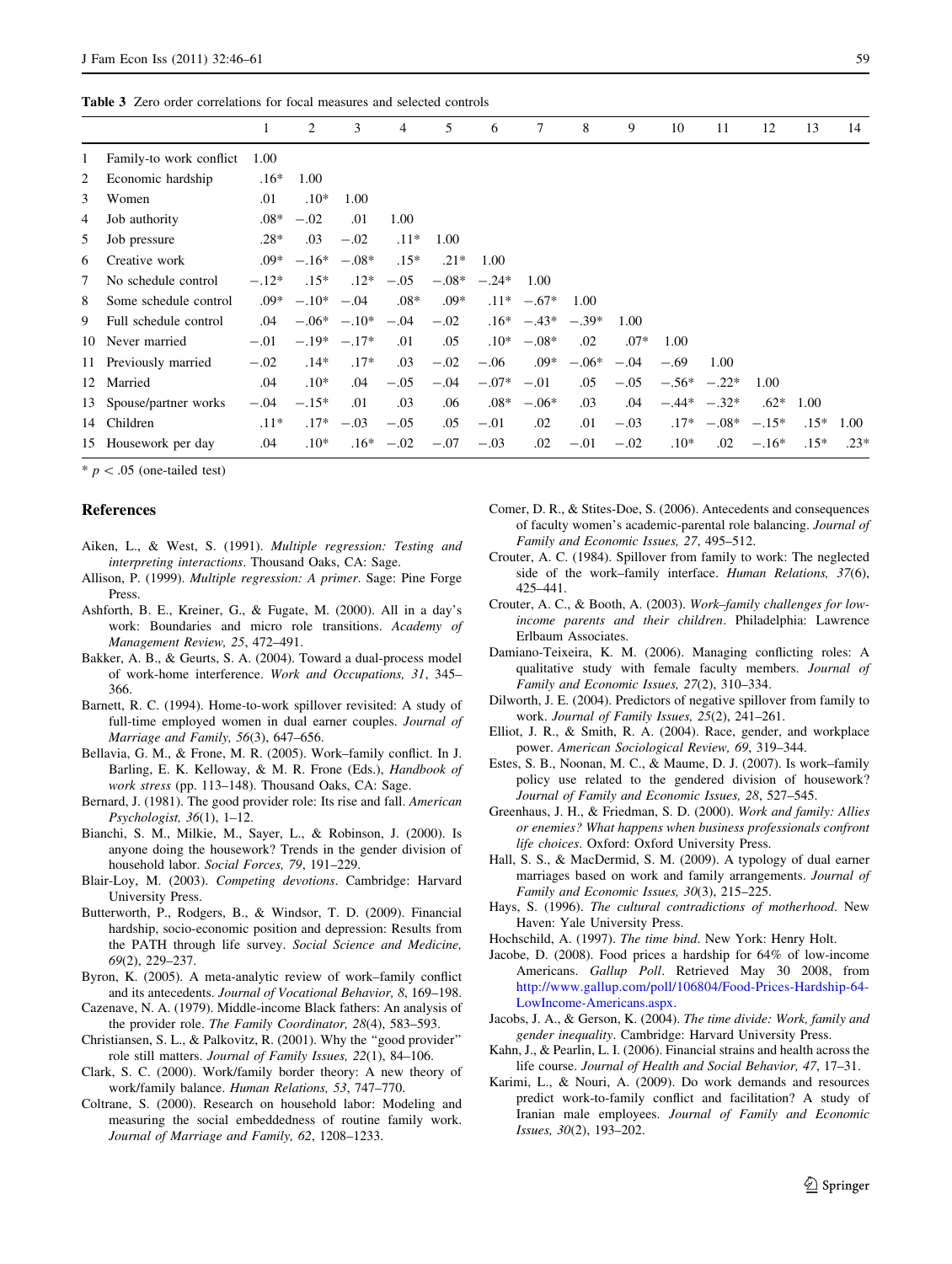- <span id="page-15-0"></span>Keene, J. R., & Reynolds, J. R. (2005). The job costs of family demands: Gender differences in negative family-to-work spillover. Journal of Family Issues, 26, 275–299.
- Kelly, E., & Moen, P. (2007). Rethinking the clockwork of work: Why schedule control may pay off at work and at home. Advances in Developing Human Resources, 9, 487–506.
- Lepkowski, J. M. (1988). Telephone sampling methods in the United States. In R. M. Groves, et al. (Eds.), Telephone survey methodology. New York: Wiley and Sons.
- Malone, K., Steward, S. D., Wilson, J., & Korching, P. F. (2010). Perceptions of financial well-being among American women in diverse families. Journal of Family and Economic Issues, 31(1), 63–81.
- Maume, D. J., & Houston, P. (2001). Job segregation and gender differences in work–family spillover among white-collar workers. Journal of Family and Economic Issues, 22, 171– 189.
- McLeod, J. D., & Nonnemaker, J. M. (1999). Social stratification and inequality. In C. S. Aneshensel & J. C. Phelan (Eds.), Handbook of the sociology of mental health (pp. 321–344). New York: Kluwer Academic/Plenum Publishers.
- Mennino, S. F., & Brayfield, A. (2002). Job-family trade-offs. Work and Occupations, 29(2), 226–256.
- Mirowsky, J. (1999). Analyzing associations between mental health and social circumstances. In C. S. Aneshensel & J. C. Phelan (Eds.), Handbook of the sociology of mental health (pp. 105– 126). New York: Kluwer Academic/Plenum Publishers.
- Mirowsky, J., & Ross, C. E. (2001). Age and the effect of economic hardship on depression. Journal of Health and Social Behavior, 42(2), 132–150.
- Mirowsky, J., & Ross, C. E. (2003a). Education, social status, and health. Hawthorne, New York: Aldine de Gruyter.
- Mirowsky, J., & Ross, C. E. (2003b). Social causes of psychological distress (2nd ed.). Hawthorne, New York: Aldine de Gruyter.
- Mirowsky, J., & Ross, C. E. (2007). Creative work and health. Journal of Health and Social Behavior, 48, 385–403.
- Myrie, J., & Daly, K. (2009). The use of boundaries by selfemployed, home-based workers to manage work and family: A qualitative study in Canada. Journal of Family and Economic Issues, 30(4), 386–398.
- Nakhaie, R. M. (2009). Professors, ideology and housework. Journal of Family and Economic Issues, 30(4), 399–411.
- Newport, F. (2008). About 40% of Americans worry about money. Gallup Poll. Retrieved January 13, 2008 from [http://www.](http://www.gallup.com/poll/113506/About-40-Americans-Worrying-About-Money.aspx) [gallup.com/poll/113506/About-40-Americans-Worrying-About-](http://www.gallup.com/poll/113506/About-40-Americans-Worrying-About-Money.aspx)[Money.aspx.](http://www.gallup.com/poll/113506/About-40-Americans-Worrying-About-Money.aspx)
- Nippert-Eng, C. E. (1996). Home and work: Negotiating boundaries through everyday life. Chicago: University of Chicago Press.
- Olson-Buchanan, J., & Boswell, W. R. (2006). Blurring boundaries: Correlates of integration and segmentation between work and nonwork. Journal of Vocational Behavior, 68, 432–445.
- Pearlin, L. I. (1999). Stress and mental health: A conceptual overview. In A. V. Horwitz & T. L. Scheid (Eds.), The sociology of mental health and illness (pp. 161–175). Cambridge: Cambridge University Press.
- Pearlin, L. I., Menaghan, E. G., Lieberman, M. A., & Mullan, J. T. (1981). The stress process. Journal of Health and Social Behavior, 22(4), 337–356.
- Pearlin, L. I., Schieman, S., Fazio, E. M., & Meersman, S. C. (2005). Stress, health, and the life course: Some conceptual perspectives. Journal of Health and Social Behavior, 46(2), 205–219.
- Pearlin, L. I., & Skaff, M. M. (1996). Stress and the life course: A paradigmatic alliance. The Gerontologist, 36(2), 239–247.
- Perry-Jenkins, M., Repetti, R. L., & Crouter, A. C. (2000). Work and family in the 1990s. Journal of Marriage and the Family, 62, 981–998.
- Reynolds, J., & Renzulli, L. (2005). Economic freedom or selfimposed strife: Work-life conflict, gender, and self-employment. Research in the Sociology of Work, 15, 33–60.
- Schieman, S., Kurashina, Y., & Van Gundy, K. (2006). The nature of work and the stress of higher status. Journal of Health and Social Behavior, 47, 242–257.
- Schieman, S., & Young, M. (2010). The demands of creative work: Implications for stress in the work–family interface. Social Science Research, 39, 246–259.
- Seery, B. L., Corrigall, E. A., & Harpel, T. (2008). Job-related emotional labor and its relationship to work–family conflict and facilitation. Journal of Family and Economic Issues, 29, 461–477.
- Shockley, K., & Allen, T. (2007). When flexibility helps: Another look at the availability of flexible work arrangements and work–family conflict. Journal of Vocational Behavior, 71, 479–493.
- Simon, R. (1995). Gender, multiple roles, role meaning, and mental health. Journal of Health and Social Behavior, 36, 182–194.
- Smith, R. A. (2002). Race, gender and authority in the workplace: Theory and research. Annual Review of Sociology, 28, 509– 542.
- Stevens, D. P., Minnotte, K. L., Mannon, S. E., & Kiger, G. (2007). Examining the neglected side of the work–family interface: Antecedents of positive and negative family-to-work spillover. Journal of Family Issues, 28(2), 242–262.
- Swanberg, J. E. (2005). Job-family role strain among low-wage workers. Journal of Family and Economic Issues, 26, 143–158.
- Thompson, C., Beauvais, L., & Lyness, K. (1999). When work– family benefits are not enough: The influence of work–family culture on benefit utilization, organizational attachment, and work–family conflict. Journal of Vocational Behaviour, 54, 392–415.
- Tuttle, R., & Garr, M. (2009). Self-employment, work–family fit and mental health among female workers. Journal of Family and Economic Issues, 30(3), 282–292.
- Voydanoff, P. (2005a). Consequences of boundary-spanning demands and resources for work-to-family conflict and perceived stress. Journal of Occupational Health Psychology, 10, 491–503.
- Voydanoff, P. (2005b). The differential salience of family and community demands and resources for family-to-work conflict and facilitation. Journal of Family and Economic Issues, 26(3), 395–417.
- Voydanoff, P. (2007). Work, family, and community: Exploring interconnections. Mahwah, New Jersey: Routledge Publishing.
- Waksberg, J. (1978). Sampling methods for random digit dialing. Journal of the American Statistical Association, 73, 40–46.
- Wallace, J. (2005). Job stress, depression and work-to-family conflict: A test of the strain and buffer hypotheses. Relations Industrielles/Industrial Relations, 60(3), 510–539.
- Weisner, S., & Lowe, E. (Eds.). (2006). Making it work: Low-wage employment, family life, and child development (pp. 75–96). New York: Russell Sage Foundation.
- Williams, J. (2000). Unbending gender: Why family and work conflict and what to do about it. New York: Oxford University Press.
- Winslow, S. (2005). Work–family conflict, gender, and parenthood 1977–1997. Journal of Family Issues, 26, 27–55.

#### Author Biographies

Scott Schieman, PhD is professor of Sociology at the University of Toronto. His research focuses on work, stress, and health. He recently received an award from the Canadian Institutes of Health Research to